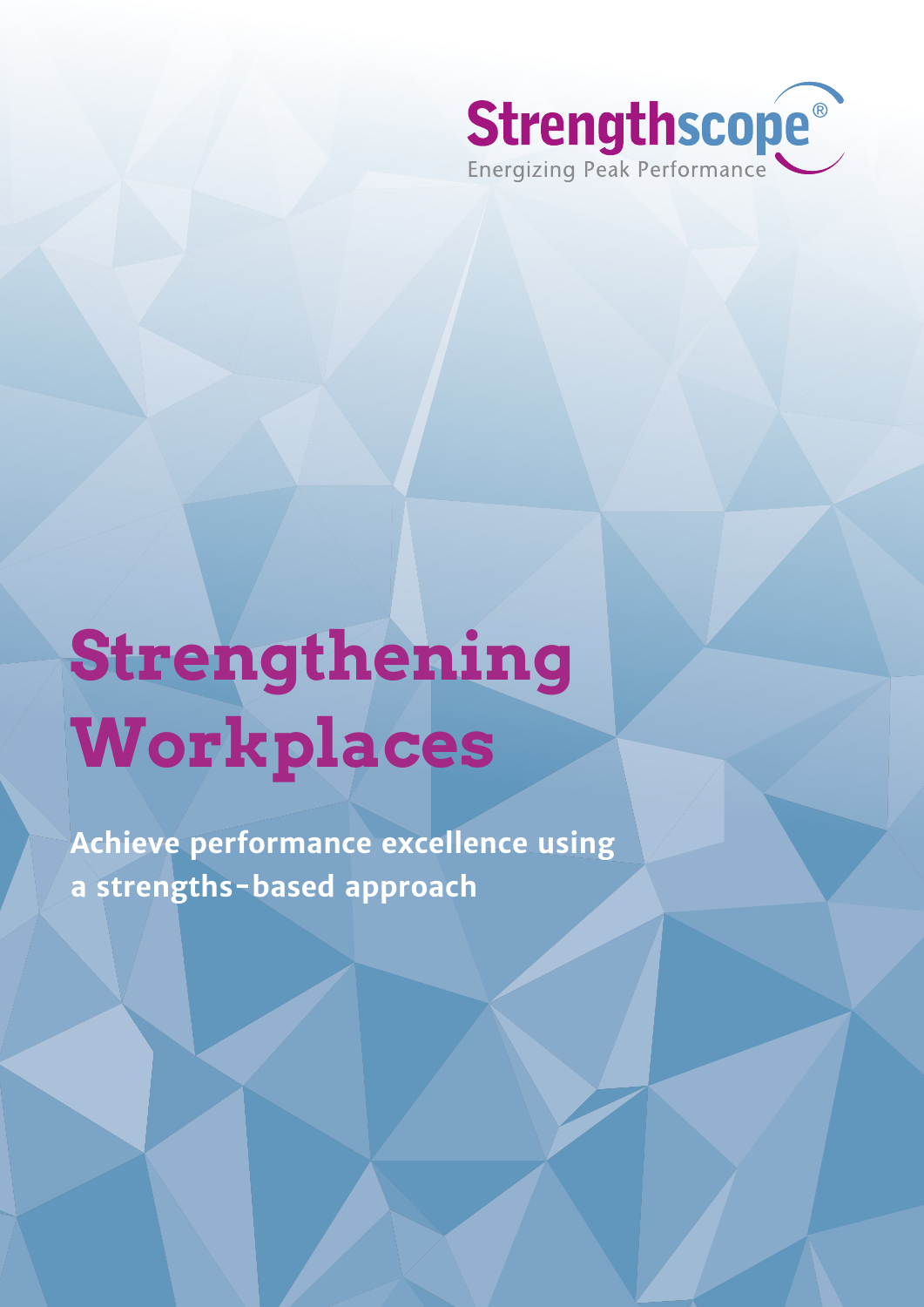

Increase in engagement

**73% 36% 90%** Employee performance increase

Felt more positive & solutions oriented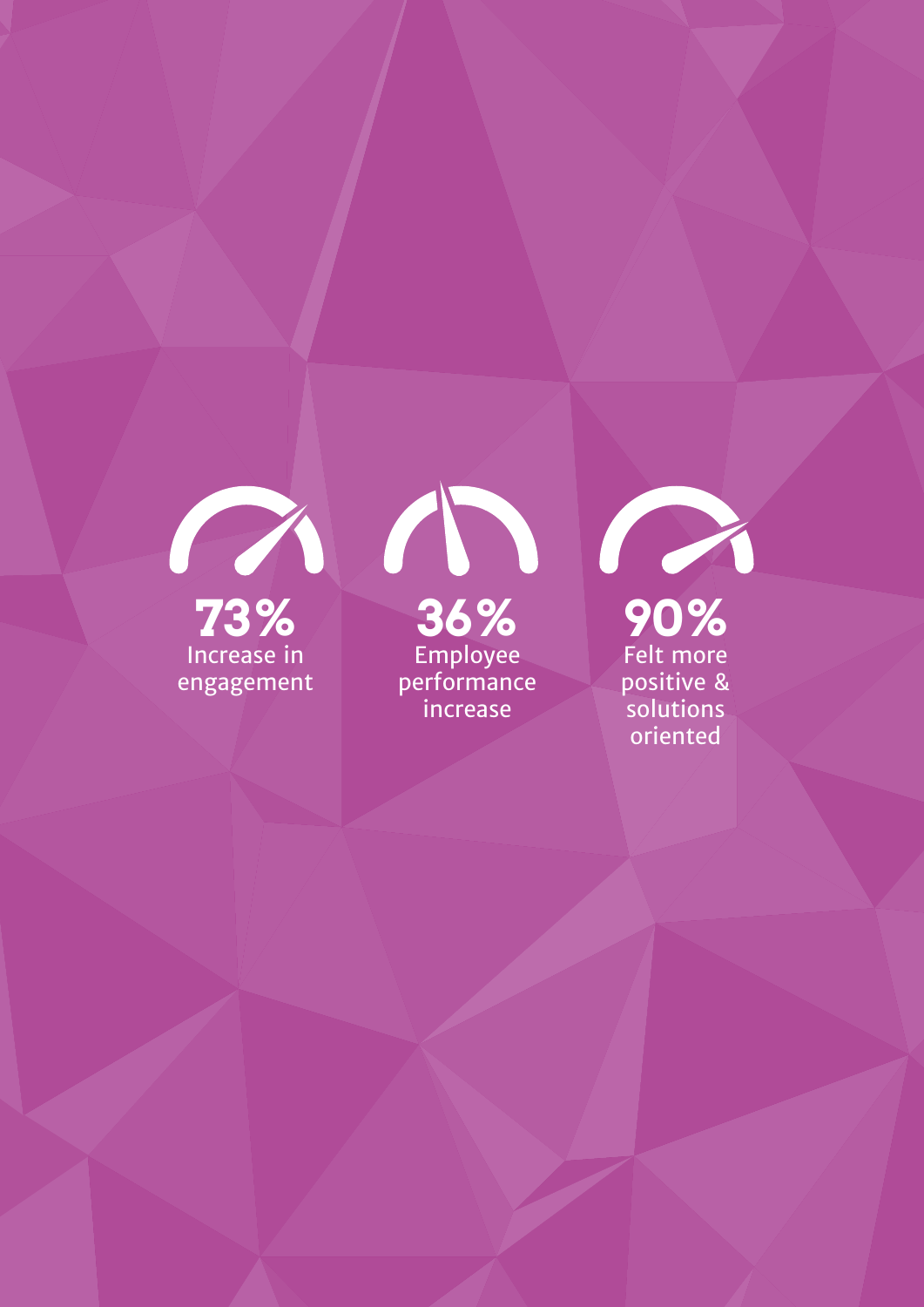# **Contents**

| About Strengthscope®                                                          | 4              |
|-------------------------------------------------------------------------------|----------------|
| A brief history of the strengths-based approach:<br>from fringe to mainstream | 5              |
| I. The value of the strengths-based approach                                  | 6              |
| II. How focusing on Strengths boosts performance                              | $\overline{7}$ |
| III. Optimizing and stretching strengths                                      | 10             |
| IV. Common myths about the approach                                           | 13             |
| V. How to integrate the approach in the<br><b>DNA of your organization</b>    | 15             |
| Talent management and strengths: The next 10 years                            | 28             |
| Videos and resources. References and further reading                          | 31             |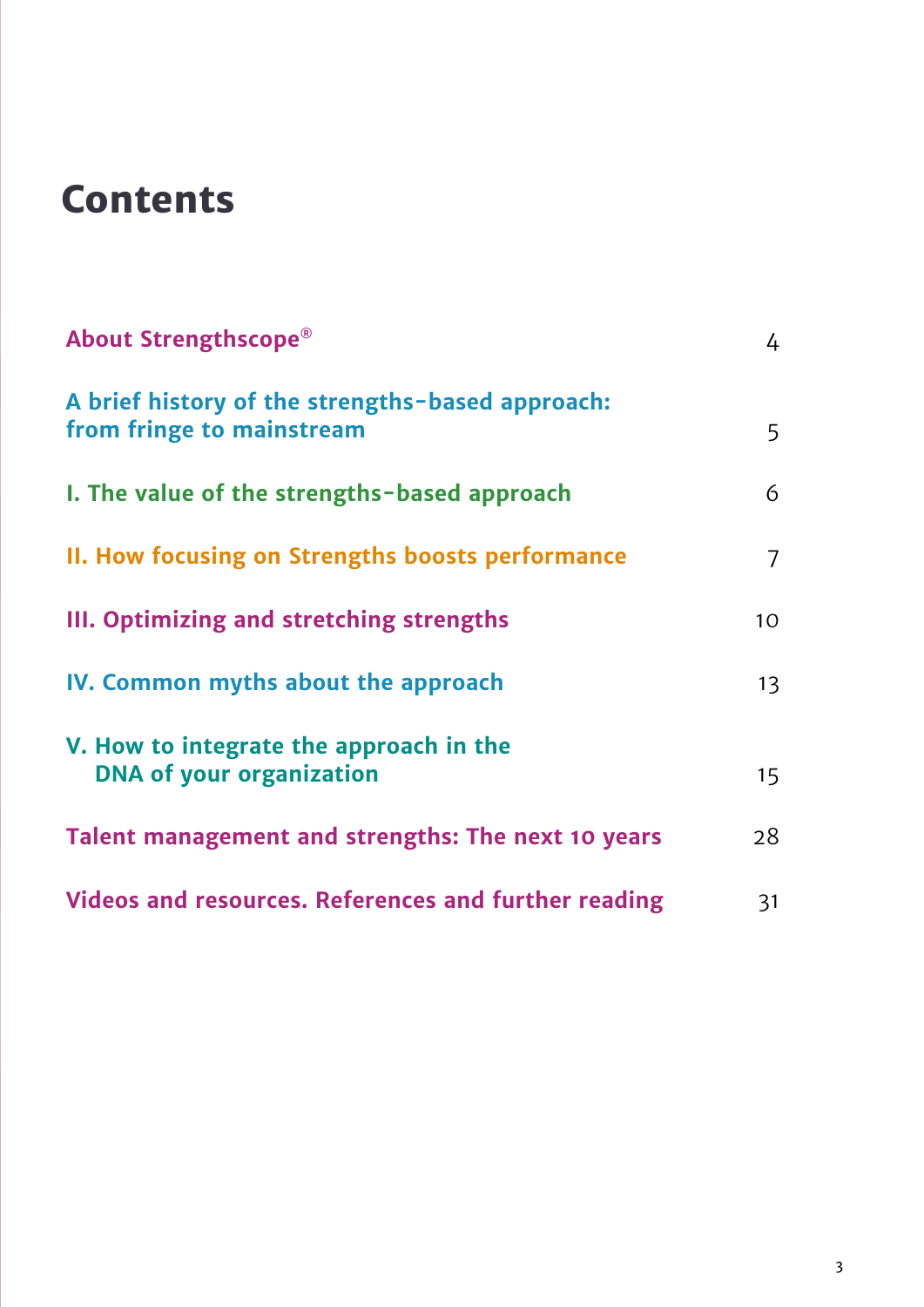### **About Strengthscope®**

The Strengthscope® system (www.strengthscope.com) is the world's most complete and innovative strengths profiling system that helps energize peak performance at work.

Strengthscope® focuses on helping individuals build awareness and confidence in their strengths, while also providing powerful insights around risks to performance associated with weaker areas and strengths in overdrive (when strengths are used ineffectively). Helping leaders and employees optimize their strengths and identify strategies to deal with performance risks improves their effectiveness, confidence, engagement, agility and wellbeing.

"At Facebook, we try to be a strengthsbased organization. We focus on what people's natural strengths are and spend our management time trying to find ways for them to use those strengths every day." Sheryl Sandberg, COO, Facebook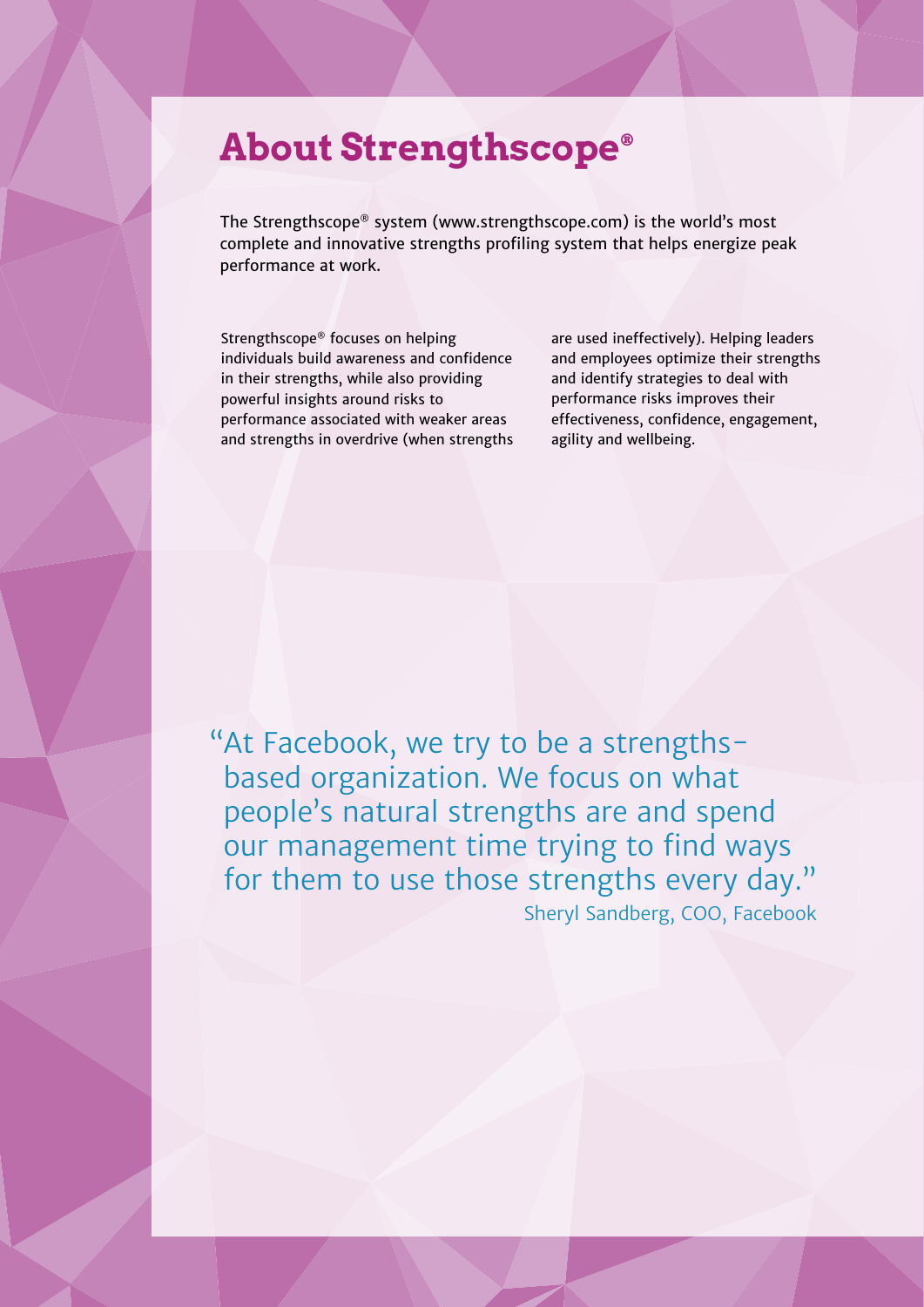# **A brief history of the strengths-based approach: from fringe to mainstream**

It's still the norm to identify people's weaknesses before we focus on their strengths. To find what's wrong, what's missing, what's less than perfect, before we notice and appreciate what's good, what's abundant, what's exceptional about them.

This seems true for society in general, and specifically in education and in the workplace. And this focus has also defined psychology and the study of human behaviour for many years. However, over the past two decades, starting as a whisper but with a growing voice, we have started to see a shift towards the positive.

While some assume that the focus on strengths is relatively new, the roots of this movement was established a long time ago. Peter Drucker, widely known as the father of modern management, wrote about the importance of strengths in the 1960s. In his book, The Effective Executive, he asserted that organizations would perform better if they leveraged the full strengths of their workforce and tolerated areas of weakness.

Later, in the late 1990s and early 2000s, as a reaction to what he regarded as a biased account of the 'human condition', psychologist Martin Seligman began to actively promote the notion of positive psychology (Seligman & Csíkszentmihályi, 2000). Seligman's call to arms to his fellow psychologists was to start to study with as much rigour and enthusiasm the science of 'what goes right in life' (Peterson, 2005), to balance the accepted focus on dysfunction and disorder. While some saw the merit of the approach 20 years ago, it was only the most radical organizations and thinkers that started to consider shifting their practices towards the positive in a meaningful way.

We found this to be true when we started up Strengths Partnership in 2006 – there were certainly pockets of positive practice and a growing interest in the strengths

approach, but for many organizations, it was too soon and too great a stretch to consider moving away from established models of HRM practice, such as competency-based approaches and standardized appraisal systems, at this stage.

But many researchers and practitioners started to build evidence in the validity of the approach. Gavin and Mason (2004) studied meaningful, 'happy' workplaces and concluded that these employers tended to see better business results for longer than those which did not share this focus. Luthans et al (2010) summarized the state of the art at the time, concluding that a raft of performance improvements at the individual level could be seen when employing positive practices in the workplace.

And so fast-forward to 2016. Increased dissatisfaction with the status quo in HRM combined with greater evidence for the utility of alternatives such as a strengthsbased approach has seen more employers trialling, adopting and tweaking their people management approach in favour of a more positive way of working. Management consultancy Deloitte's latest report into global HR trends captures this well: "Look hard at your performance process and push toward simplification and strengths-based assessment and coaching. Train managers on how to give feedback. The days of traditional appraisals and forced ranking are coming to an end; performance management is now a tool for greater employee engagement."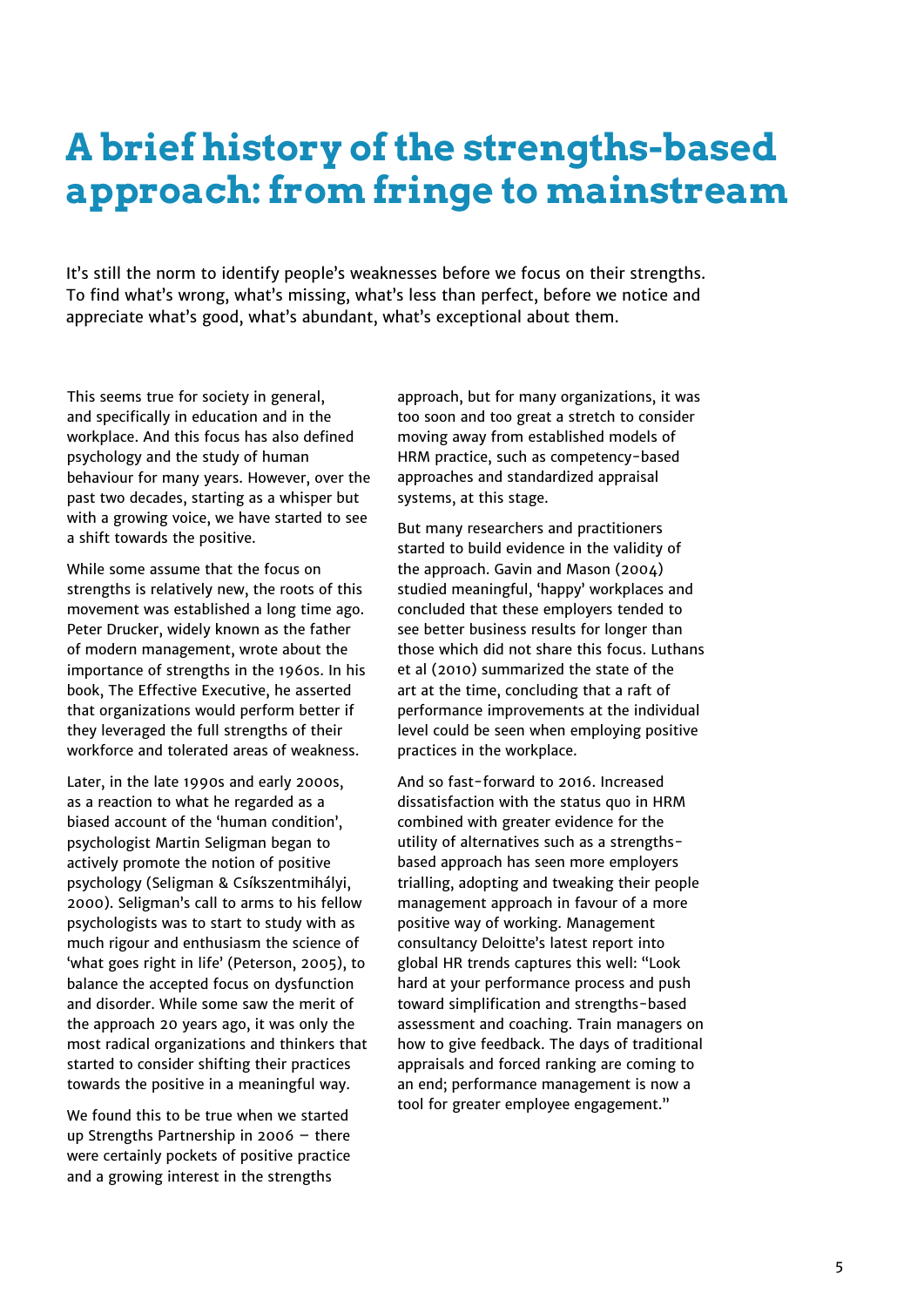### <span id="page-5-0"></span>**I. The value of the strengthsbased approach**

The strengths-based approach to talent assessment and development has been used by some of the leading companies around the world for almost two decades now and is becoming one of the fastest growing trends in human resources. In fact, a recent Forbes article listed strengths-based leadership as one of the fastest growing trends driving business success in 2016. (Altman, Forbes, 2016).

Probably the biggest reason for this surge of interest is the compelling evidence linking strengths-based approaches to a wide range of positive work and life outcomes, including performance improvement, well-being and stress management, motivation, creative problem-solving and improved relationships, self-confidence, career success, and teamwork (e.g. Rath, 2002; Luthans, 2002b; Luthans et al, 2007; Boniwell, 2012; Harzer and Ruch, 2014).

Recent evidence shows:

- **73% improvement** in employee engagement when employees are encouraged to play to their strengths *(Rath and Conchie, 2008)*
- Employee performance is, on average, **36% higher** when line managers focus their appraisals on employees' strengths and talents *(Corporate Leadership Council, 2005).* Customer retention is **44% higher** in companies where people are allowed to do what they do best every day *(Harter and Schmidt, 2002)*
- Positive psychology based interventions help to **reduce stress and burnout** *(Cotter & Fouad, 2013)*

Strengths Partnership's own research into the value and application of strengths and specifically the use of Strengthscope® in strengths-based development initiatives reveals:

- **• 73% improvement** in overall work performance and results
- **79% improvement** in confidence in strengths and how they could best contribute at work

• **66% removal** or reduction in limiting weaknesses by capitalising on strengths.

Our clients have also reported similar improvements to performance:

- "Team morale is much improved, resulting in very significant improvement in long-term global employee survey scores." (Energy provider, BOC)
- "Making strengths-focus an underpinning principle of the management development core curriculum increased levels of engagement, enthusiasm and performance." (Legal & General)
- "Adopting a strengths-based approach has provided a lens to what we're good at, as individuals, as teams, as a business. It's helped us to recognize and promote PhotoBox at our best." (PhotoBox)

Helping people find and optimize their strengths more of the time at work sets off a powerful chain reaction, leading to significant improvements in a variety of performance outcomes, including: talent attraction and retention; customer loyalty competitive advantage; innovation; well-being and financial performance.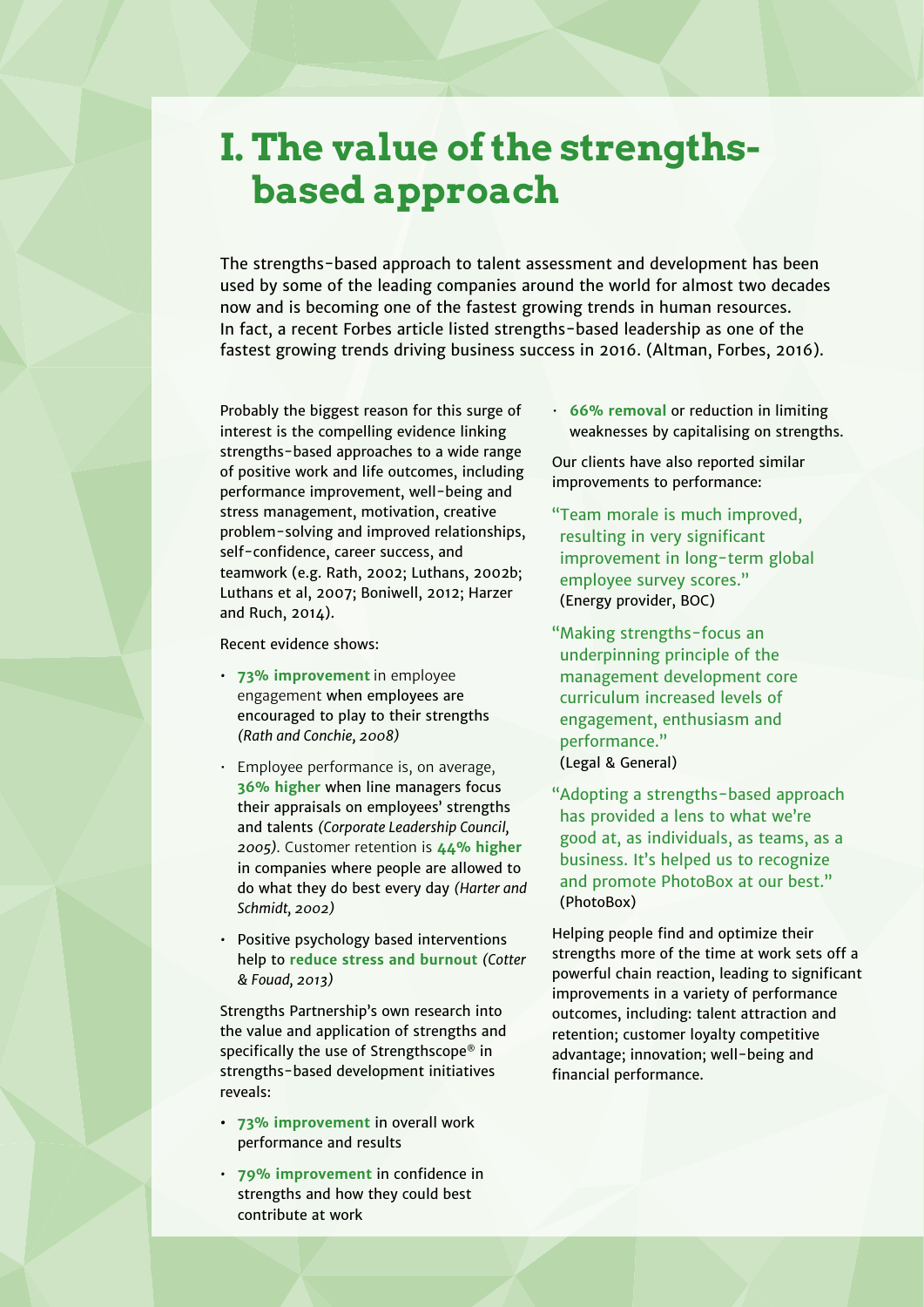### <span id="page-6-0"></span>**Strengths-building sets of the sets of the sets of the sets of the sets of the sets of the sets of the sets of the sets of the sets of the sets of the sets of the sets of the sets of the sets of the sets of the sets of th a positive chain reaction a positive chain reaction Strengths-building sets off**

**Top talent Shareholder value** Innovation **Competitive advantage**



### **II. How Focusing on Strengths Boosts Performance**

#### **Defining a personality strength**

When we think of 'strengths', the first thing that might come to mind are sports stars flexing their muscles, preparing to show that they are the best in their field using their physical and mental strengths. Or perhaps we think of tasks we are good at, in other words, areas of skill and competence we have learned over the years.

However, our definition is different, as we wanted to capture that the word 'strength' has two key main elements  $-$  the first is about how much energy or passion you get from a task or activity, while the second is how good you are or can become.

The first part is of great importance as it will determine how much you will stick with a task or activity over time in order to build real strength or mastery.

We therefore define strengths as:

#### **"Underlying qualities that energize us, and we are great at (or have the potential to become great at)".**

Strengths energize us and enable us to perform at our peak, in both good times and during challenging times. In this way, they are different from our skills and competencies, or what we have learned over the years to be competent at.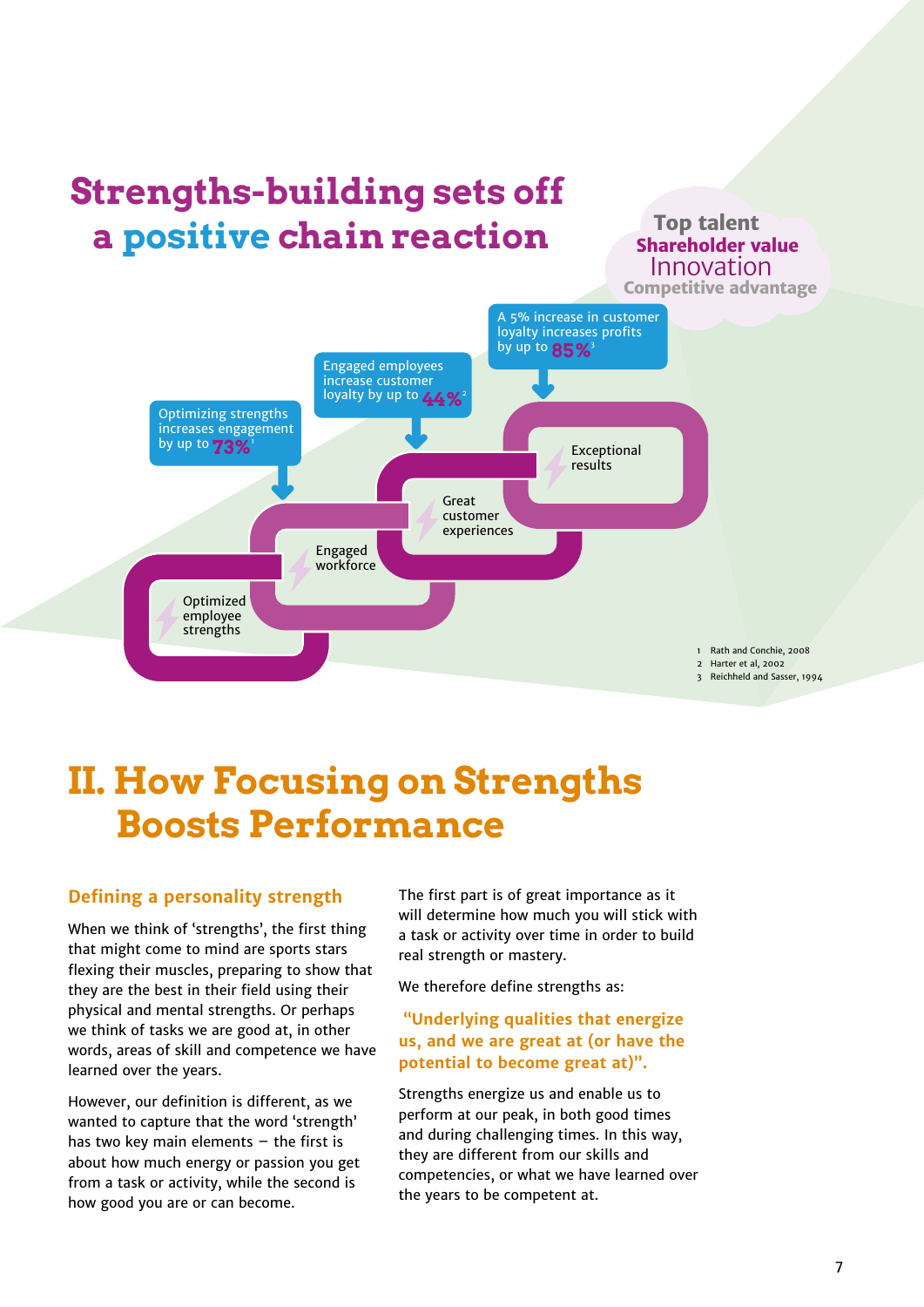You can be energized by a strength. However, you may not yet have had the chance to develop skills that help you use that strength in the most effective way. For example, you may be energized by the strength of 'Developing Others', but haven't yet taken on a role enabling you to put this into practice. Therefore, your skills and effectiveness in this area might still be underdeveloped.

You can also have a competence that is not an area of strength as it doesn't energize you. For example, you might have learned to be really good at detailed tasks, but are drained by these. If this is the case, you are unlikely to perform well at tasks involving a lot of detail for prolonged periods.

#### **Spotting strengths**

The best way to identify strengths is to use an objective, accurate and widely used strengths measurement profiler such as Strengthscope®.

However, there are a number of others ways to spot strengths in yourself and others, including:

#### **Work prioritization and preferences:**

The type of work you prioritize and actively put yourself forward for will provide clues as to your strengths.

**Positive emotions:** You will be happy, positive and energized when doing work that plays to your strengths.

**Rapid learning:** You will find it relatively easy to learn new tasks when you are playing to your strengths. You are therefore more likely to make rapid progress toward high levels of effectiveness in these areas of your work.

**Repeated success:** When using a natural strength, you are likely to achieve repeated success when you perform an activity.

**Focus and perseverance:** You are more likely to show focus and determination in areas of strength, persevering even in the face of pressure and adversity.

#### **Zone of peak performance**

Our biggest opportunities for peak performance and career success are when our strengths and skills come together, in other words, we become skilled and competent in strength areas we are naturally energized by. This is called our *zone of peak performance,* as illustrated in the diagram below.

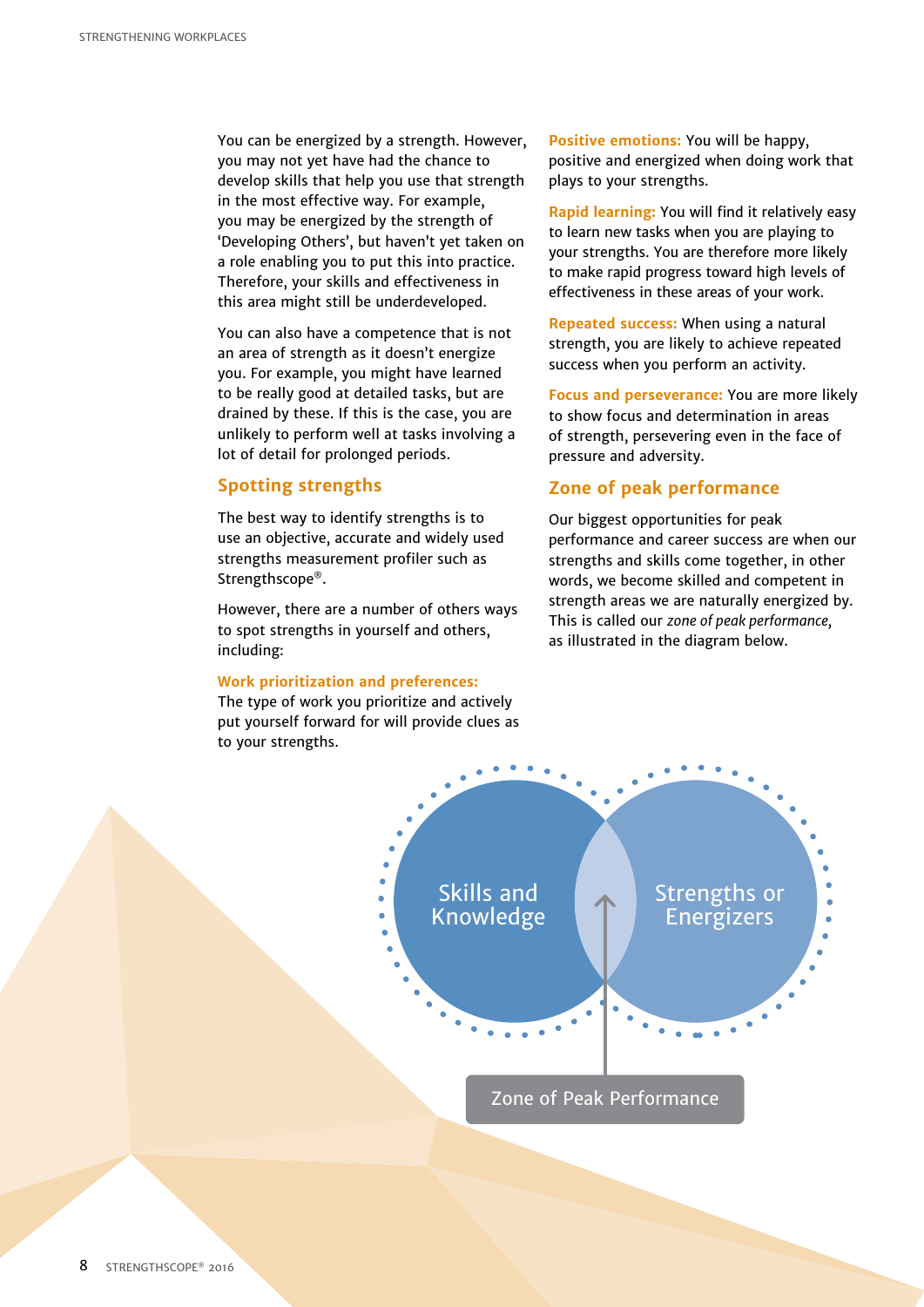Just like when we build muscle strength, the more we develop and practise using our personality strengths, the more skilled we will become in using our strengths effectively and differently across different situations. In other words, our zone of peak performance will grow and grow, boosting our performance and success.

Of course, strengths are only useful if they are closely matched with the requirements of the job and goals of the organization.



#### **Powerful strength combinations**

The true power of the strengths approach comes alive when you combine strengths in new and powerful ways to develop and deliver results.

Peak performers learn how to get the most from their strengths, regardless of the situation. They are agile and adapt themselves to the environment with speed and precision.

The analogy of a graphic equalizer for creating the sound quality that suits a given situation demonstrates this principle well. It's about knowing when and how to use your strengths in the right amount, the right situation and the right combination. Being able to identify when to turn the volume up or down on a strength is key to achieving agility.

For example, if you combine your 'Courage', 'Initiative' and 'Relationship Building' strengths, this could enable you to enhance your network by connecting with more senior people than perhaps you would normally do. This could in turn, help you to progress your career faster.

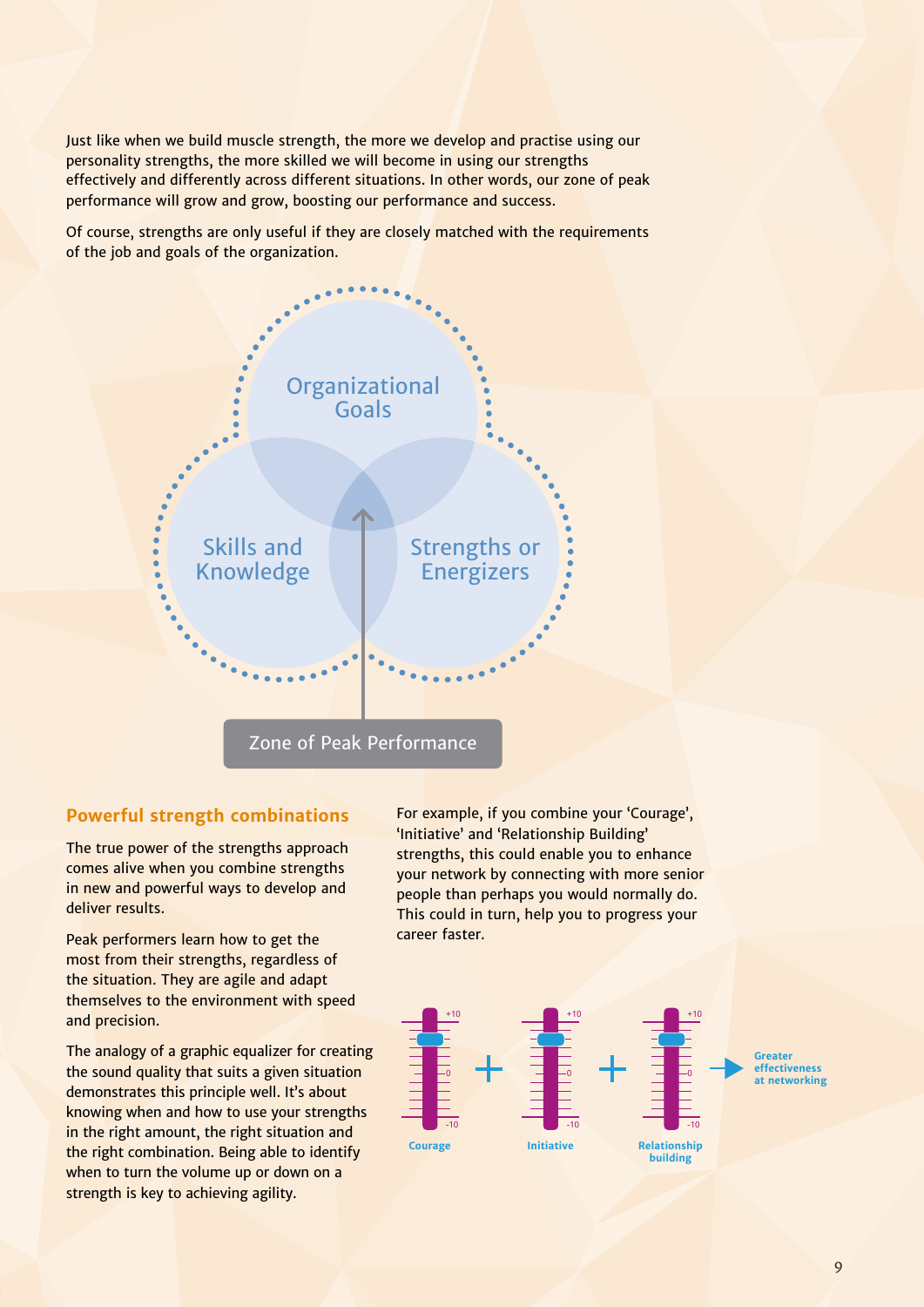### **III. Optimizing and stretching strengths**

In [Asian philosophy,](http://en.wikipedia.org/wiki/Asian_philosophy) the concept of Yin-Yang is used to describe how seemingly opposing forces are actually complementary opposites that interact within a greater whole to give it strength and balance.

Similar to this ancient Asian principle, we believe that human development is very much about balancing two opposite and interdependent dualities – optimizing strengths and reducing the effect of performance risks, including weaknesses, see diagram below.

<span id="page-9-0"></span>STRENGTHENING WORKPLACES

STRENGTHSCOPE® 2016

We have developed a powerful approach to optimizing and stretching your strengths. You can use this when you want to develop an underdeveloped strength (i.e. one where your level of skill and effectiveness is low) or when you want to take your strength from 'good to great'. We call it the 3Es Strengths Development Approach: **Experience, Engage** and **Educate**.

It is based on the well-researched and practised 70:20:10 adult learning model. Research into effective learning found that 70 percent of knowledge comes from job-related experiences, 20 percent from engaging with others and 10 percent from formal education and training.

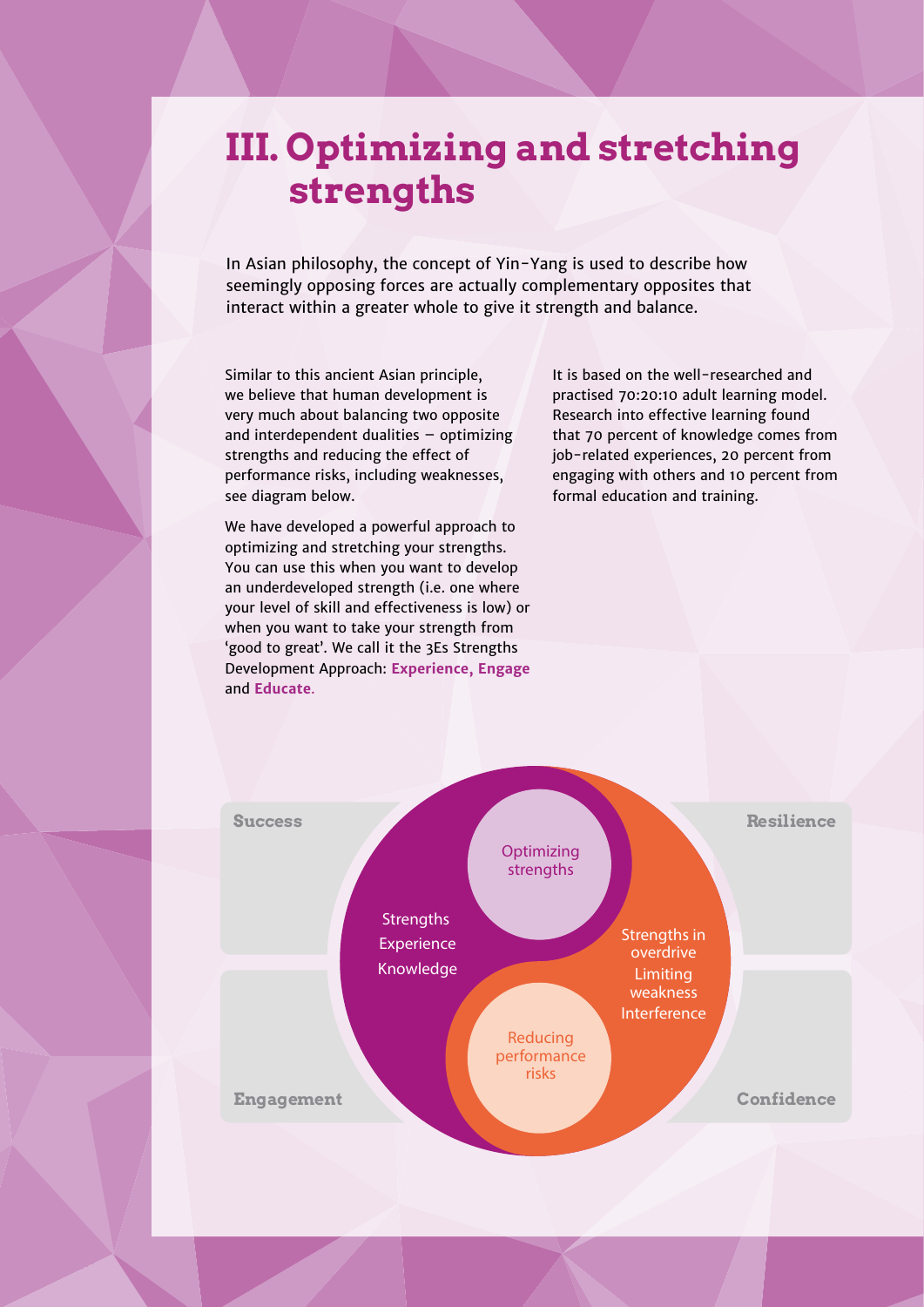



**Educate** yourself to develop your knowledge **Experience** new learning on and off the job **Engage** others to support and coach you

In line with this approach, strengths can be optimized in 3 main ways:

Experience: On-the-job experiences (project are consider the comparative control of the virtual sets of the virtual sets of the virtual sets of the virtual sets of the virtual sets of the virtual sets of the virtual sets of the virtual sets of the virtual sets of th to help stretch you outside your comfort zone. team role

**Engage:** People you engage as coach, mentor, feedback-giver, etc. to help you develop your strengths to the next level.

**Educate:** New skills, knowledge and experience you need to develop to become more effective in areas of natural strength.

#### **Finding Positive Stretch**

In the same way that professional athletes **Draw on Develop**  need regular practice and stretch to build their physical and mental strengths to remain at the top of their game, so do employees in order to increase their value to their employer and achieve their aspirations. need regular practice and stre

and skills

People need regular opportunities to test their 'limits', to move into the 'zone of stretch' (see diagram below) in order to develop and realize their aspirations.

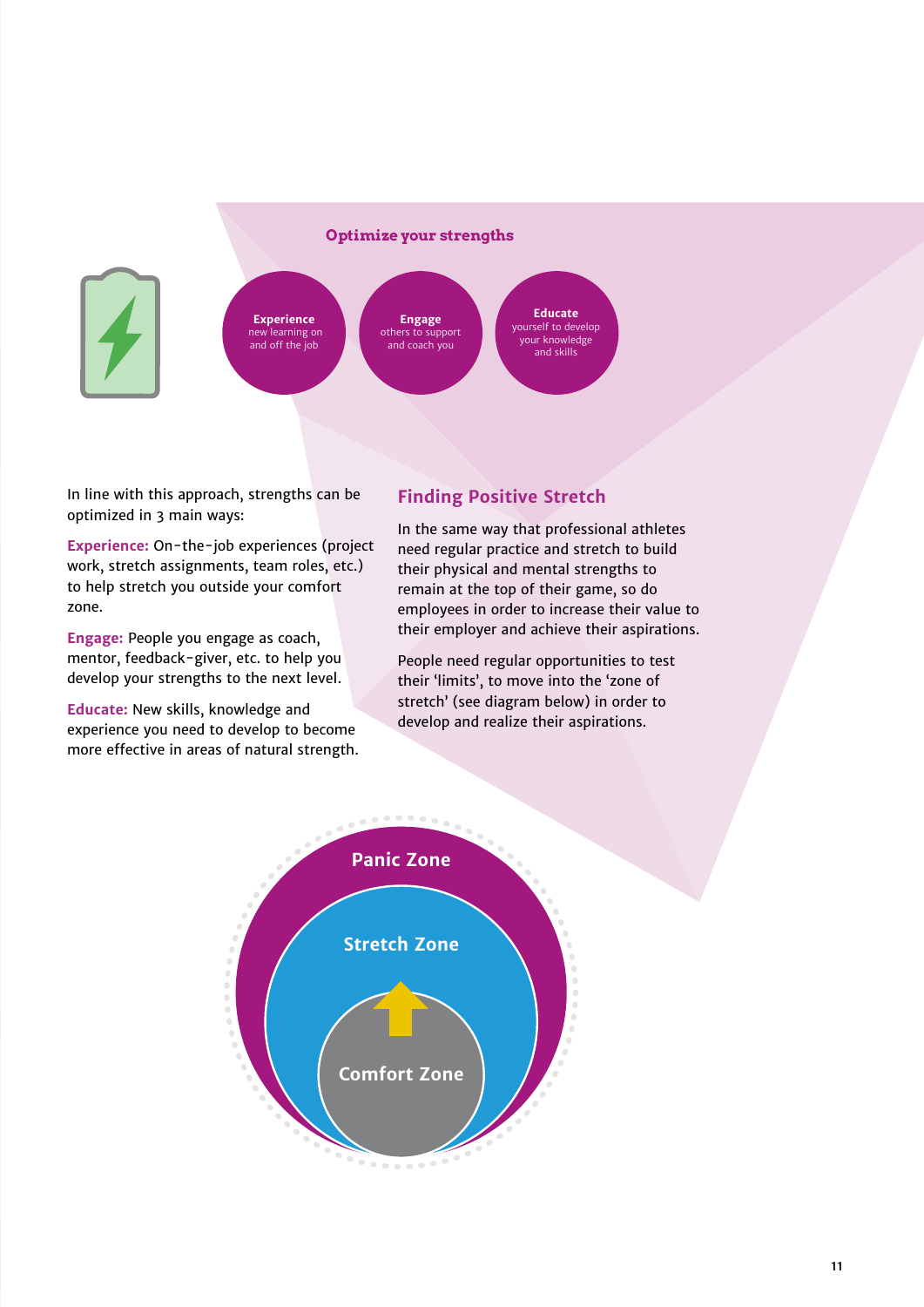It is important to monitor your thoughts and feelings when you stretch beyond your comfort zone. In order for stretch to feel positive and energizing, it should ideally be in areas of strengths for you and you should have a good level of support from co-workers. There also needs to be a good match between the level of skill you have and the challenges you face.

If there is too much stretch (especially in areas of weakness or where the stretch is unsupported) you are likely to become anxious and frustrated and your performance is likely to drop off. However, if you stay within the stretch zone, you will develop new skills and ways of applying your strengths, feel energized and get good results.

#### **Reducing performance risks**

Performance risks are things that can get in the way of you achieving your goals and peak performance. There are three main types of performance risk (as defined below): strengths in overdrive, limiting weaknesses and other sources of interference, or blockers. You can't ignore these risks. Build awareness of the most critical risks to your performance and find ways to reduce these in order to maximize your success.

#### *Strengths in overdrive*

This is when certain strengths (or a combination of strengths) are over-used, **Experience** or used in the wrong situation or with the wrong person, resulting in unintended negative outcomes. ación de *il* 

#### *Limiting weaknesses*

Limiting weaknesses are weaknesses that represent a genuine blocker to achieving success in your goal, job or career.

#### *Internal and external blockers*

There are two types:

- **Internal blockers** are self-limiting beliefs and assumptions (e.g. low selfconfidence) that hold you back from using your strengths
- **External blockers** are work environment factors impacting your development and performance

There are **three potential strategies** to reduce performance risks:

- **Dial up or dial down your strength:** involves adjusting your strength(s) to the needs of changing situations so you are using the right strength(s) at the right time in the right way.
- **Draw on people with strengths different from yours:** involves partnering with co-workers and other people who have strengths you lack so they can complement you.
	- **Developing new habits:** involves deliberately developing new habits and skills to reduce areas of risk through on and off the job learning.

#### **Reduce performance risks** (inc. overdrive and weaknesses)

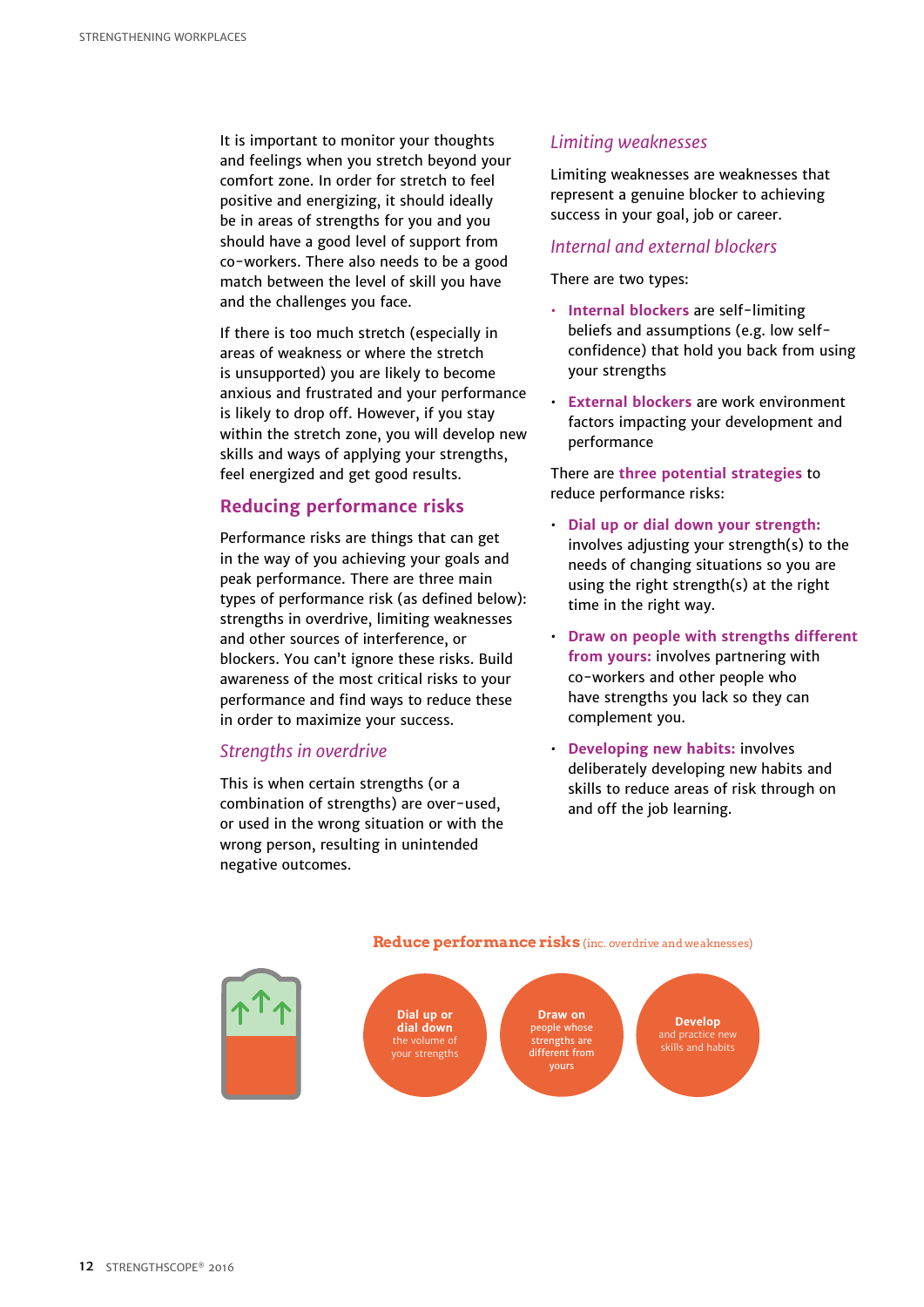### <span id="page-12-0"></span>**IV. Common myths about the approach**

A more widespread adoption of the strengths approach has been frustrated by a range of misunderstanding and flawed assumptions. This is a great shame as the approach offers huge potential to significantly improve performance, engagement, teamwork, innovation, well-being and many other crucial HR outcomes.

The most common of these include:

#### *1. People know their strengths*

Our work in this area over more than 10 years suggests that people don't fully understand their strengths or take them for granted. Even if they do understand their strengths they have mental blocks around talking about them, including fear of coming over as complacent or arrogant. By contrast, most people, especially those with greater work experience, are all too familiar with their weaknesses. However, we haven't met one person who has achieved excellence by turning their weaknesses into areas of mastery.

#### *2. Playing to your strengths is the easy option*

Great performance is all about positive stretch in areas of greatest strength. In other words, it involves doing things better and better by leveraging your strengths. This is far from easy as we know from the perseverance and hours of practice by Olympic athletes and maestro musicians who hone their strengths for many years to achieve moments of peak performance.

In fact, it is a lot harder to optimize one's strengths and move from good to great than it is to improve one's weaknesses from poor to mediocre. However, it is of course a lot more satisfying and rewarding for the individual as well as more valuable for the company when a person achieves greatness in areas of strength.

#### *3. Ignoring or avoiding weaknesses*

The strengths approach, when implemented effectively, doesn't ignore weaker areas and other performance risks including overdone strengths and psychological barriers such as poor self-confidence. In fact, it is much more powerful in helping to deal with these for a variety of reasons:

- It ensures a more positive, solutionsbased conversation about how to reduce and mitigate weaker areas and other risks to peak performance. When people consider weaker areas and other performance risks using a "strengths lens" they engage in creative problem solving and take more ownership for changing their behaviour.
- It ensures a less threatening conversation, removing fears and defensiveness about talking about weaker areas. One of the underpinning principles of the approach is that we are all 'spiky' possessing great strengths and also great vulnerability. We always emphasize this at the outset of a coaching or feedback conversation, which encourages people to talk more openly about their weaker area and other risks/ blockers to performance.
- It encourages people to partner with others who have strengths in areas where they are weaker. This complementary partnering not only helps reduce the impact of weaker areas, it also builds a strong team culture within the organization.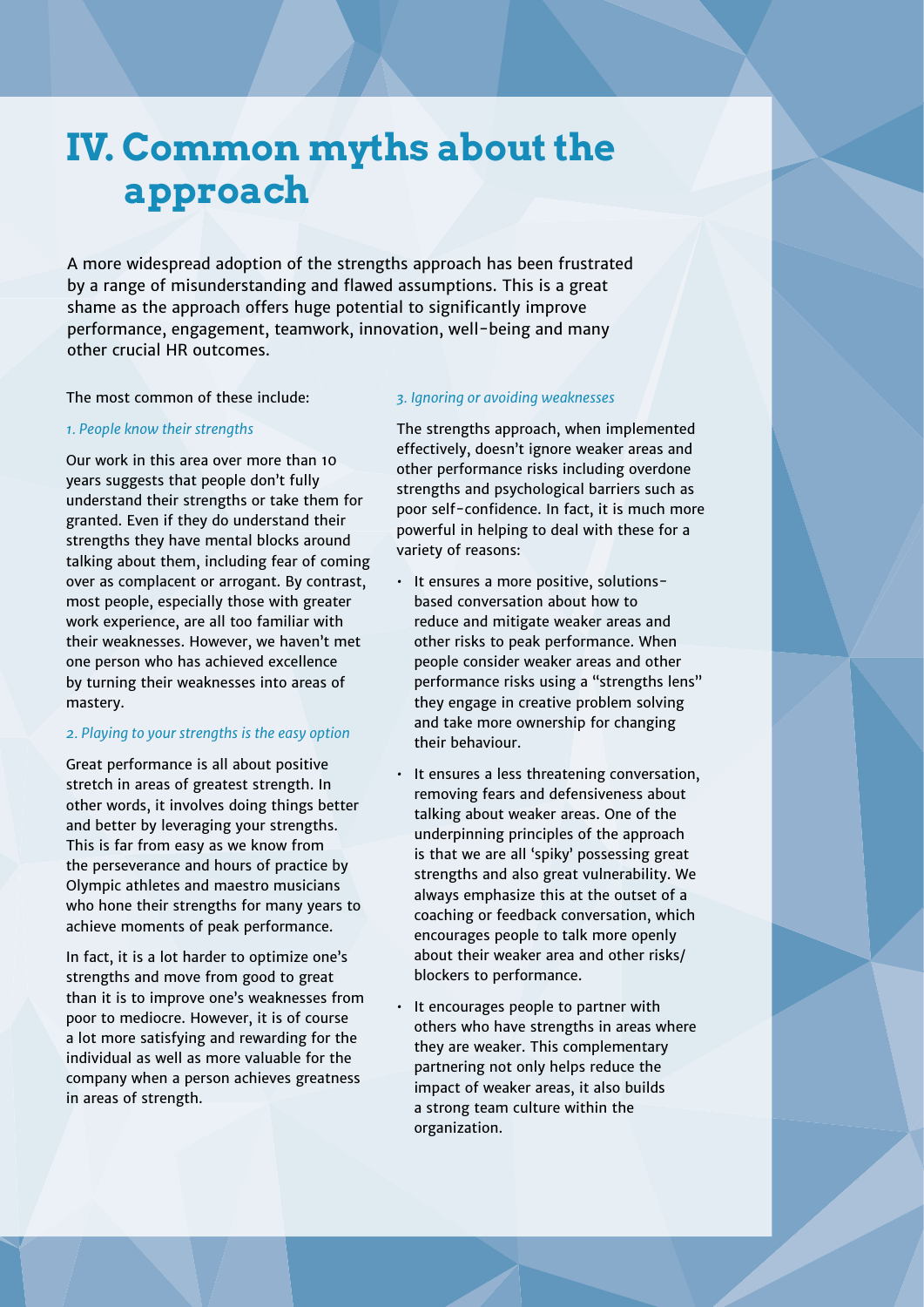The strengths approach is unique in helping people become aware of and reduce strengths that are overdone, or used in the wrong way, resulting in disappointing outcomes. For example, people who are too confident may become arrogant and those that are too compassionate may find it difficult to avoid becoming overinvolved in their co-workers' personal problems.

The damaging effects of overdone strengths was found in research conducted by Centre for Creative Leadership in the 1990's and should be well established and practised by now. However, because of the competencybased approach used in most organizations, the vast majority of people are unaware of their overdone strengths and how to deal with them. Helping them understand and manage the triggers and limiting effects of overdone strengths is an integral part of the strengths-based approach.

#### *4. Doing only the things you like doing*

Many people assume that the strengths approach means that people can choose what they love to do and leave everything else. However, this is not the case.

We encourage people to increase the amount of work that they are doing that plays to their natural strengths as this increases their engagement and contribution. However, we go to great lengths to point out that this doesn't mean you have license to avoid the less energizing aspects of the job. In fact, one of our strategies is what we call "going to the gym when you really don't want to" and involves building daily habits in activities where one's energy is lower and the activity can't be delegated to others.

#### *5. Pursuing happiness as an end goal*

Positive psychology and the strengths-based approach have become largely synonymous with happiness in the popular press and literature. This is due to the early focus of highly influential positive psychologists like Martin Seligman, who tended to focus on the "happiness" concept more than any other.

Happiness is a highly subjective state that depends on many complex factors including our genetic make-up, our upbringing and our subjective interpretations of our achievements and progress. Rather than being an end in itself, it is a by-product of success. So, if employers really want to help people to improve their sense of well-being and happiness, they need to ensure they help each employee to play to their strengths and progress towards their goals.

#### *6. Dismissing the value of negative emotions*

There are many who assume that the strengths approach means that people should always be happy, which diminishes the value of the full range of emotions at work.

However, as was so well shown in the recent Pixar movie, *Inside Out,* every emotion – including sadness and anger – has a role to play in ensuring success, productive interpersonal relations and wellbeing of employees.

The strengths approach doesn't encourage people to suppress emotions, simply to be aware of them and the implications on their behaviour and outcomes. So, if someone is angry or sad, we encourage them to focus on strengths – theirs and those of others who can support them  $-$  to help deal with the situation more positively. This enables them to overcome their negative emotions more quickly and constructively.

"You can run a business any way you like, but you'll run it better if you build it around your strengths."

Duncan Bannatyne OBE, Scottish Entrepreneur.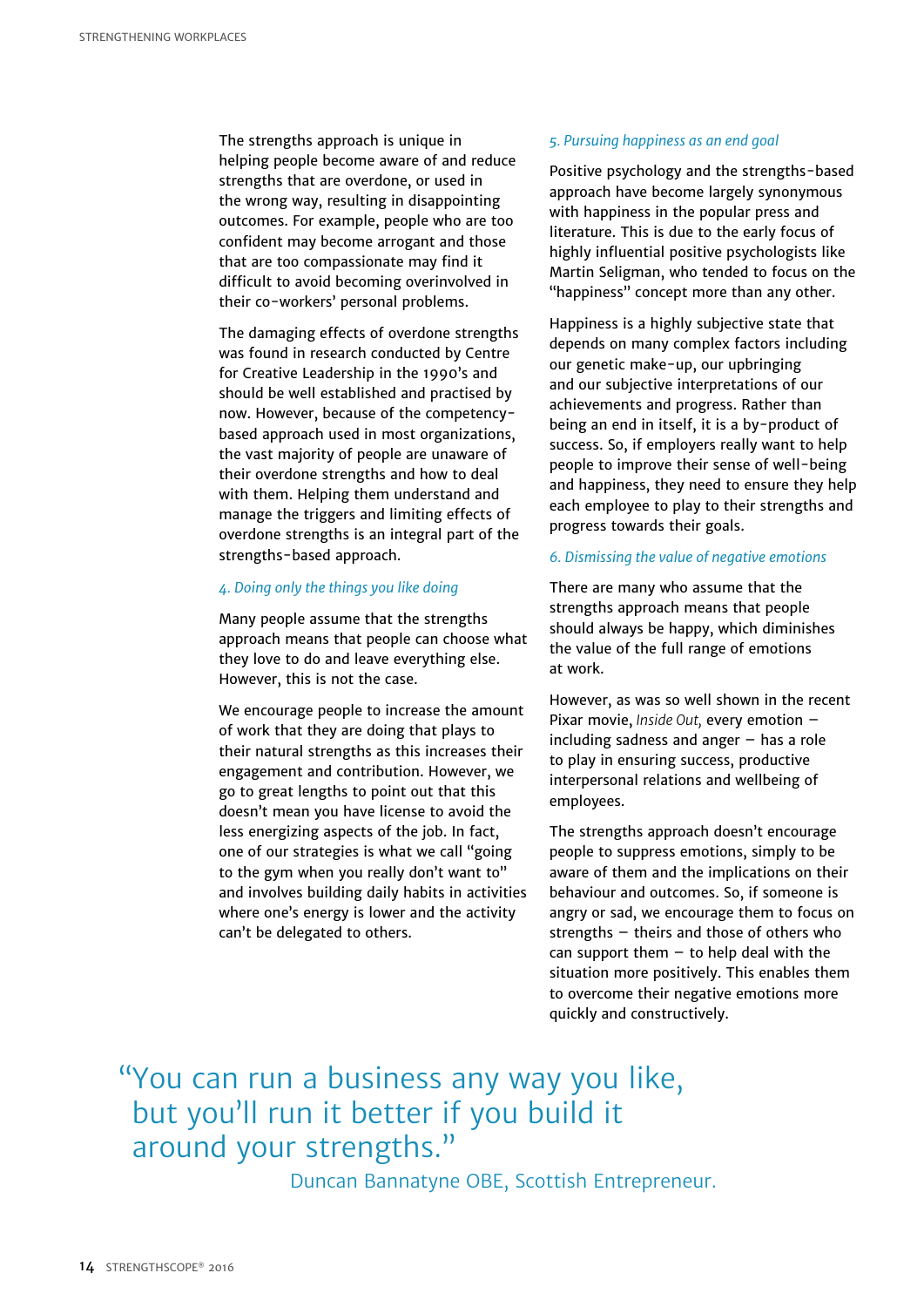# <span id="page-14-0"></span>**V. How to integrate the approach in the DNA of your organization**

#### **Hiring**

Momentum is growing across organizations to re-energize the interview process and provide an alternative to competency based interviews (CBIs). Whilst CBIs have added a great deal of structure to the difficult process of selecting the right person for the role and organization, an over-reliance on the approach has led to:

- Well-rehearsed candidates making it difficult to really get to know the candidate, identify a high performer and favouring candidates who can 'perform' in such situations
- $\cdot$  Rigid structure which has led to line managers not always fully engaged with the process
- The language of competencies is sometimes difficult for candidates and managers to understand, as it brings too great a focus on current performance.

As a result, an increasing number of organizations are now adopting a strengths approach in their hiring process, for the following reasons:

#### **The appoach delivers insights into a candidate's 'Effectiveness', 'Energy' and 'Fit'**

Line managers prefer the conversational style of a strengths interview, which allows them to get a good sense of what candidates are energized by, how effectively they have applied their strengths and how much of a 'fit' the candidate will be for the team and organization. This is key as research shows peak performance is achieved when employees have the skills/competencies required by the role, love what they do (i.e. have the strengths for the role) and align their competencies and strengths with organizational goals and values. Having additional tools (such as Strengthscope®) provides another objective data point to validate candidates' responses and allow for fine-tuned decision making.

#### **Everyone understands strengths**

The accessibility of the strengths concept makes engaging hiring managers that bit easier. Whilst upskilling line managers is one of the key challenges of introducing this approach, the great majority find the concept very intuitive and incredibly useful to include in an interview. The support they typically need relates to how to score candidate responses and how to avoid biases. Equally, candidates find it very easy to talk about their strengths and come away with a positive impression of the hiring organization as they are left feeling like the interviewer is really interested in 'knowing what I am about and what makes me tick'.

#### **Strengths data provides useful insight for onboarding and development**

The scores from a strengths-based interview combined with the insights from a Strengthscope® profile provide invaluable insight around candidates' core strengths, non-strengths and strengths 'in overdrive' (when strengths are used inappropriately for the context), feeding into better hiring decisions and providing a great start point for an onboarding/development plan for new hires. Most users agree the need for integrated hiring, onboarding and development processes, so investing in supporting line managers to have engaging performance conversations around new recruits' strengths optimizes the data collected at interview and gets new hires off to the best possible start.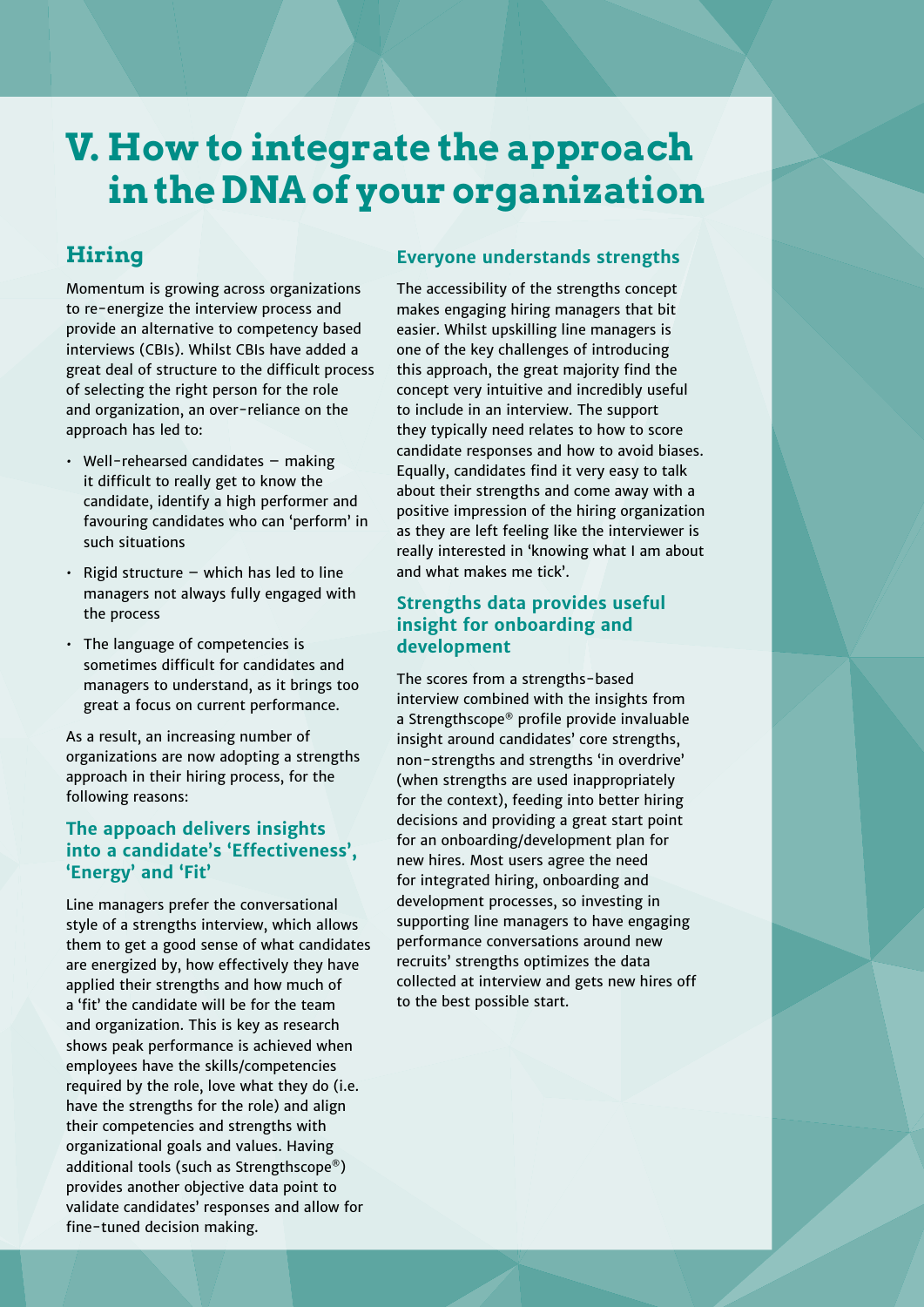So when designing a strengths-based approach to hiring, what are the key things you will need to consider? The tips below come from organizations who have successfully embedded the approach:

- 1. Get the right stakeholders involved in defining 'what great looks like' for a role/ part of the organization.
- 2. Ensure there is rigour and structure to defining 'what great looks like'  $-$  a combination of key stakeholder interviews (line manager and current incumbents) with profiling high and low performers provides confidence around the strengths you decide on assessing.
- 3. Create a clear roll out plan and map out the support you will provide to line managers to build their confidence and capability. This ensures that you will successfully embed the approach and can calibrate across interviewers.
- 4. Focus on outcomes, strengths, agility and learning. This allows you to assess for potential as well as current/past effectiveness and energy.

In summary, this type of interviewing allows the recruiter to 'get under the skin' of the candidate, find out who they are as a person and what makes them truly tick. We have found that strengths interviewing can be introduced readily into most assessment processes, with the proper training.

We have also found that taking a strengths focus into the design and delivery of assessment centres (combining interviews with psychometric tools, role plays, case studies, presentations, etc.) significantly improves the candidate experience, as well as providing far richer data on the candidate, as they are given the opportunity to present themselves authentically during the process, while still being objectively assessed for strengths and competencies.

Benefits we have seen for organizations include: improved hire quality, including higher performance, longer tenure and quicker promotion times; improved employer 'brand' due to candidates feeling that the hiring organization is genuinely interested

in who they are and what they can bring; and better feedback from hiring managers, who prefer the more naturalistic approach to interviewing where they can better see 'fit' between candidates' skills and strengths and the role and culture of the organization.

#### **Career Development**

Whatever the stage of the economic cycle, the strengths approach always has a place in career development. If we are more focused on the things we do well, the aspects of work that energize us and enthuse us, research suggests that perhaps we can remain more positive, more resilient and more productive.

Indeed, even when we are under pressure and feel that the future is uncertain, we can create a more positive outlook for ourselves and for our careers by building on the strongest aspects of our contribution at work and of who we are, rather than by focusing on mitigating our weakest areas.

This has been the case for several organizations we have worked with, who have commissioned strengths-based career management programmes for employees at various levels in a range of professions. For one well-known insurance company, we were asked to develop a workshopbased programme to help senior technicians to identify their career 'anchors' (i.e. their desired career direction) and then understand better their strengths as resources that they could use to achieve their aspirations. This then led to delegates developing a strengths-based career plan designed to help them build a clear 'brand' for themselves, with a clear career path and real certainty on how they would use their strengths to get there as well as the internal and external resources and support they would need.

For another organization, our strengths assessment tool, Strengthscope® is one of a battery of tools offered to staff at middle management levels who are considering their next career move. Once they have completed the tools and have had a career conversation based on their Strengthscope® profile from one of our team, they then meet with HR to discuss their findings and agree an action plan.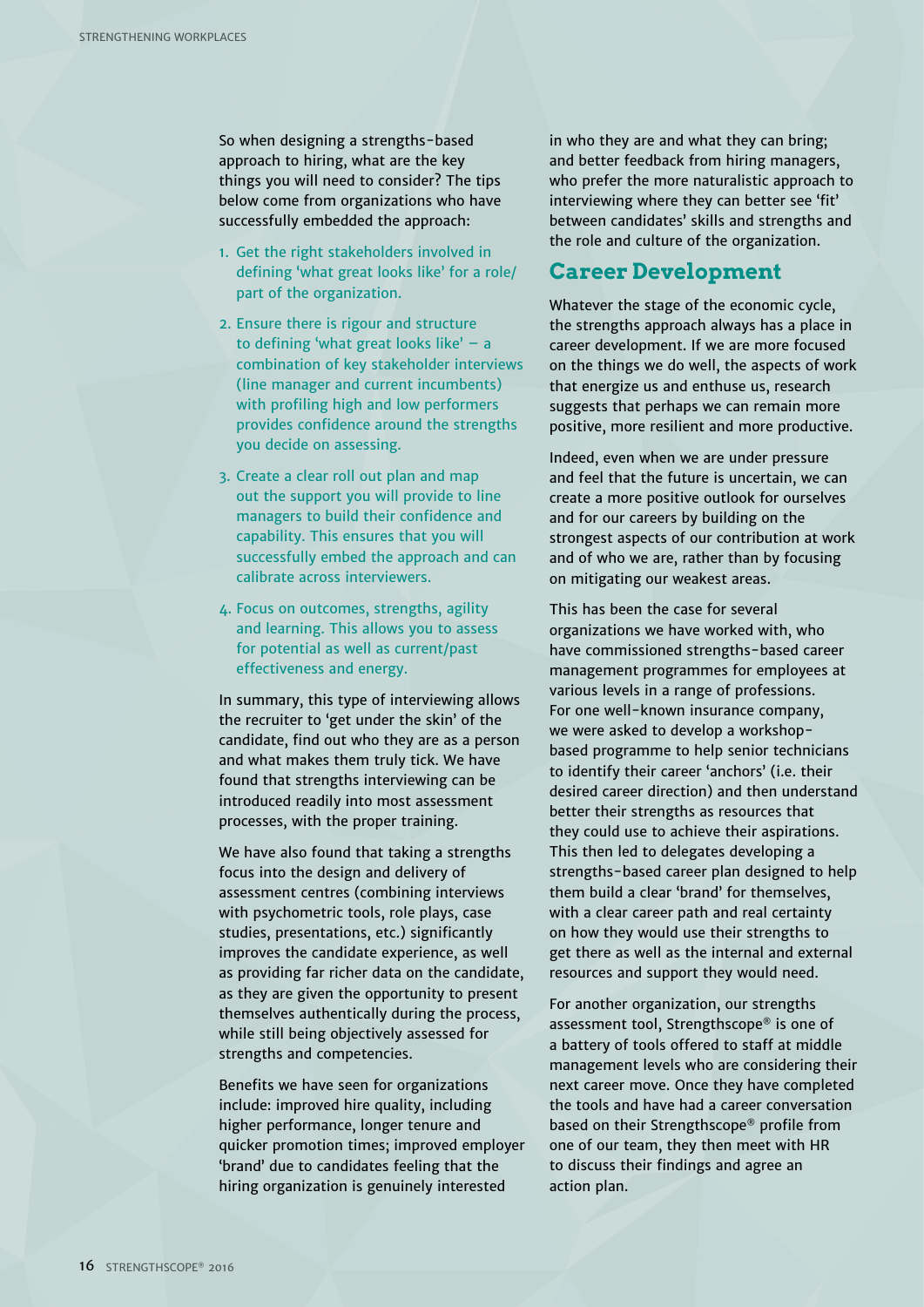Across these strengths-based career conversations, of which there have been over 100 to date, participants report feeling energized, more confident, and far clearer on their next actions. We believe that this is because the area of strengths and what energizes people remains relatively underexplored and so even in a short conversation (in this case, 60 minutes), people gain a significant set of insights into what drains them and energizes them at work, what obstacles might exist to them getting the most from work (and overcoming these obstacles), how to talk to others about their strengths and their weaknesses (without worrying so much about the consequences) and finally, understanding how to communicate about their strengths in a way which demonstrates value to the organization.

So what practical steps can you take to ensure that you are communicating your strengths and contribution at work?

1. Firstly, you need to be able to describe both what it is you enjoy doing at work and which energizes you (your natural strengths) in a way which makes sense to other people, and which helps them to see quickly where you could add value to their project, team or part of the business. There are various tools available which help provide a framework for describing your strengths – ours is Strengthscope® (see more at [www.strengthscope.com](http://www.strengthscope.com)).

### "The whole day was like a 100 pennies dropping 1 after another! I can see we have only just scratched the surface on the strengths-based approach."

 Customer Retention Supervisor, Leading Educational Assessment Provider assessments to UK schools.

At the simplest of levels, our research and practice in the area has shown that if we focus on our strengths and communicate these to others we have more chance that the kind of work we really enjoy comes our way. This can create a virtuous cycle which sees us doing more of the work we love, which we deliver to a higher quality standard, so attracting positive feedback and giving us more of this kind of work to do, as well as making our position in the organization more secure.

And building on this, communicating about the positive contribution that our strengths are making is also key: so naming and describing our strength areas and the contribution they are making is important in ensuring that we are seen as vital to the organization's future.

2. Once you have given a name to your strengths – for example, you may have Collaboration, Strategic mindedness and Results focus  $-$  try and link your strengths to outcomes that the organization values in a very practical way. For example, you could use these strengths to build a cohesive cross-functional work group (Collaboration) tackling a tricky issue for the organization created by changes in the external environment (Strategic mindedness), which will deliver recommendations to the Executive team within three months (Results focus).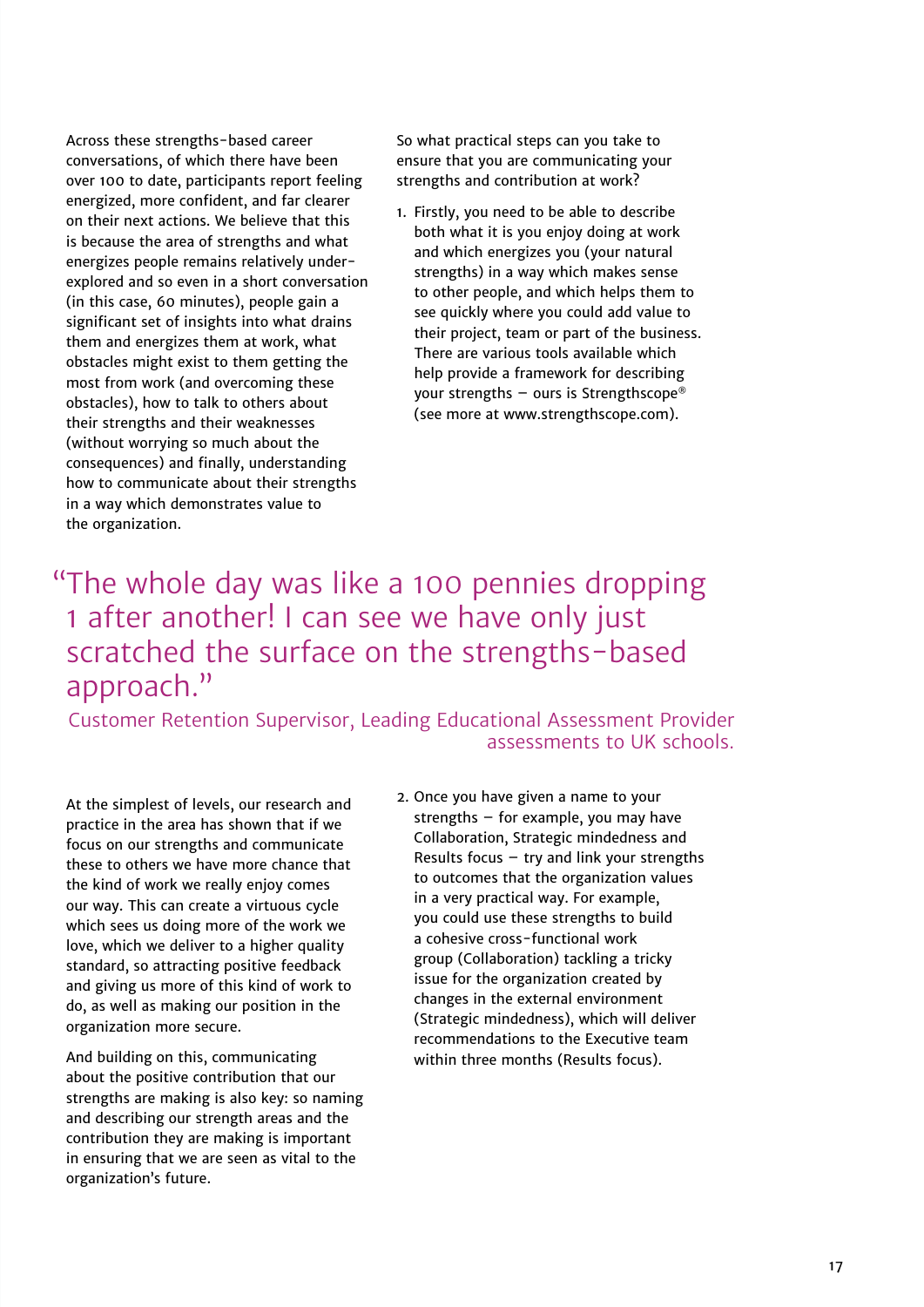- 3. Ensure that your strengths 'get seen' by others so that you can start to build a reputation and a 'brand' based on your strengths. We have developed a 'brand pyramid' methodology that helps employees establish various levels of their 'brand', from underlying values/ motivations, through strengths and expertise, to the contribution you would like to be remembered for, and ultimately your 'brand essence' in six words or fewer (how you would like to be introduced at a meeting or conference). Creating something similar for yourself will help to crystallize what makes you different (your unique selling point) and will help you become comfortable in talking openly about your strengths. As Jeff Bezos, founder of Amazon says, everyone has a brand... "It's what people say about you when you're not in the room". So we would encourage you to get working on yours. The trick with this being useful to you is in becoming comfortable with strengths language so that you can communicate your value without it feeling clumsy or arrogant. This does take practice, but it is worth it.
- 4. Finally, make sure that you weave the strengths language (linked to outcomes) into your interactions with key stakeholders and into any documents that relate to your performance at work. So your CV should contain strengths language, giving prospective employers a flavour of what it would be like to have you on the team. At any interviews you attend for new roles, describing your strengths and passions will help you to stand out, in an authentic way, from other candidates. At appraisal time, make sure that you describe your strengths clearly to your manager so that they fully understand your strengths and can describe why they're important to the team. As you enter new project teams, encourage the group to talk about its strengths and lead by describing yours.

#### **Leadership Development**

There are lots of different approaches to leadership, many of which are highly prescriptive about the type of qualities and behaviours needed for effective leadership. These 'hero' leadership models assume all leaders have similar strengths and stress the importance of qualities like charisma, persuasiveness and decisiveness in determining success.

"The strengths-based approach flicks on a switch for people. Some say  $-1$  have never felt or thought about myself in this way  $-$  which gives tremendous impact to the person and value to the organization".

L&D Director, Data-driven Marketing and Loyalty Analytics Company.

However, recent research shows that successful leaders have very different qualities they draw on in achieving their results. Leaders are not well rounded people, nor do they possess the same qualities and competencies. Like everyone else, they have strengths and vulnerabilities and need to discover and optimize their strengths as well as reducing performance risk areas in order to be effective.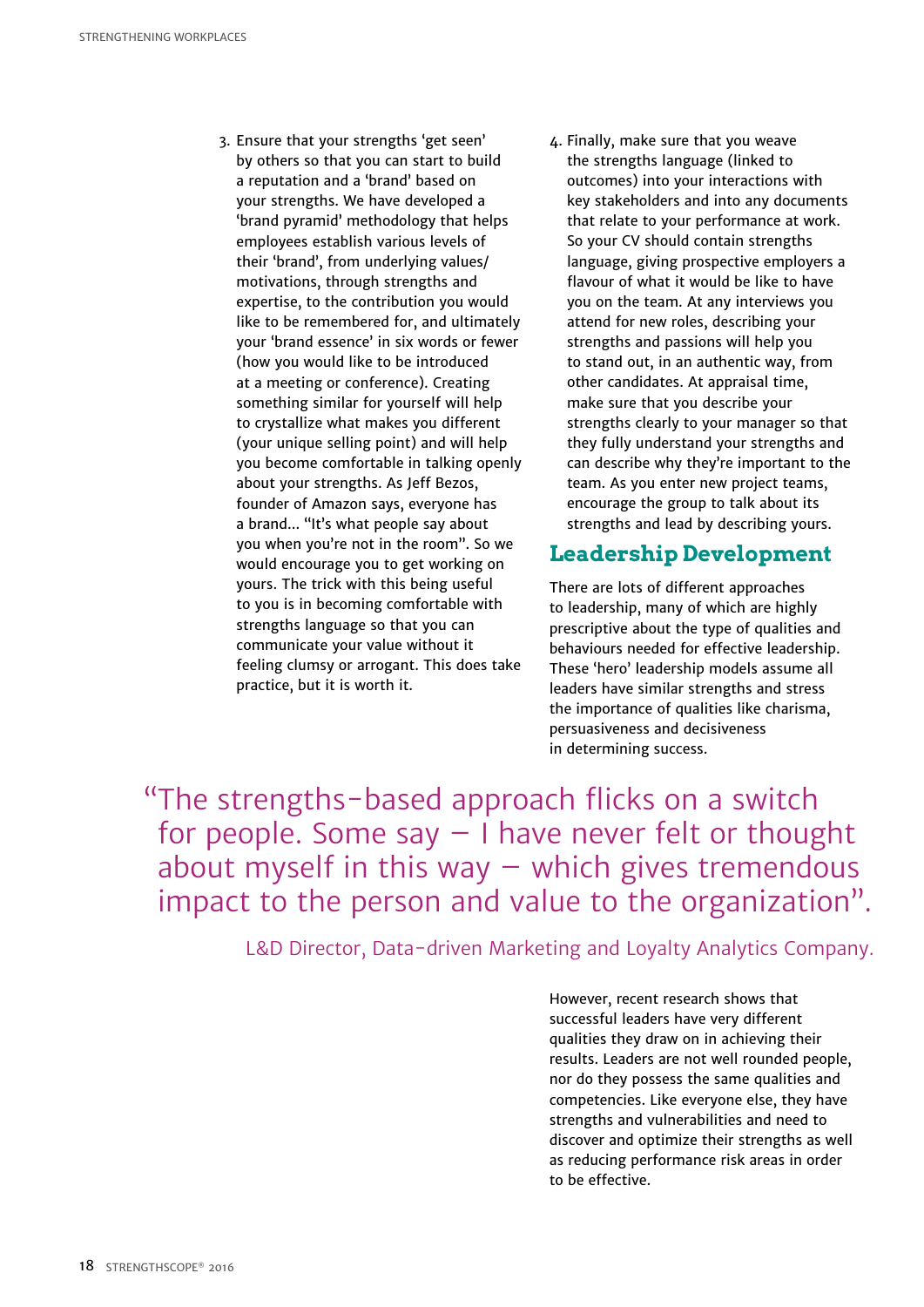In today's volatile, uncertain environments, where organizations are all being challenged by fast-shifting social, political, economic and technological forces, leaders are being asked to do more with less, to work smarter and optimize the energy, ideas and morale of their workforce. They need to inspire and empower people to optimize their strengths and adapt these to ever-changing requirements. They also need to continuously stretch people to push the boundaries and achieve in the upper range of their strengths and potential.

Based on our extensive research and work with leaders, we recommend applying the following strengths-based principles in the way you develop and deploy leaders in your company:

#### **Help leaders find and optimize their "Leadership Edge"**

Leaders need to develop good self-awareness and make the most of who they are at their best. We refer to this as finding their 'Leadership Edge'. A leader's edge comes from the unique and powerful strengths and qualities they bring to the way they lead. It also involves being clear about their values, aspirations and the type of value they want to bring as a leader. Once discovered and activated, this leadership edge helps the leader to build trust by leading in an authentic, honest and positive way. This in turn inspires people around them to work hard for the leader and achieve strong results.

Effective leaders know better than to try to be someone they are not. They stay true to who they are at their best and make sure they optimize their unique mix of strengths, skill and experience.

#### **Help leaders develop four powerful leadership habits**

Self-awareness must be followed by ongoing learning and stretch; effective leaders are lifelong learners. The most effective leaders never stand still and they adopt four Stretch Leadership Habits – *Sharing Vision, Sparking Engagement, Skilfully Executing,* and *Sustaining Progress.* They push the boundaries of thinking and possibility, looking for new and innovative ways of doing things to achieve the organization's goals, whilst advancing their own career. In doing so, they create: a clear sense of Purpose; a Passionate and engaged workforce; clear, scalable Processes that deliver value to the customer; and a culture of peak Performance and continuous improvement.

These leadership habits can be learned by any leader through on-the job experience, engaging others for coaching and support and training and education programs.

#### **Focus on strengths, but don't ignore 'performance risks'**

Most leaders are high achievers and are often hard on themselves – they focus more on their weaknesses than they do on their strengths and lack confidence to lead effectively. In fact, research shows that many fear acknowledging or talking about their strengths as they don't want to appear arrogant or complacent. However, the greatest leaders are not only aware of their strengths, but build their performance around these. Leaders like Richard Branson, Steve Jobs and Sheryl Sandberg have been particularly effective at doing this.

To unlock the full potential of their leaders, companies should therefore put more emphasis on strengths awareness and strengths optimization in leadership development and succession programs.

"You don't have to be Nostradamus to know you'll achieve results better and faster if you lead through strengths".

Altman, Forbes, 2016.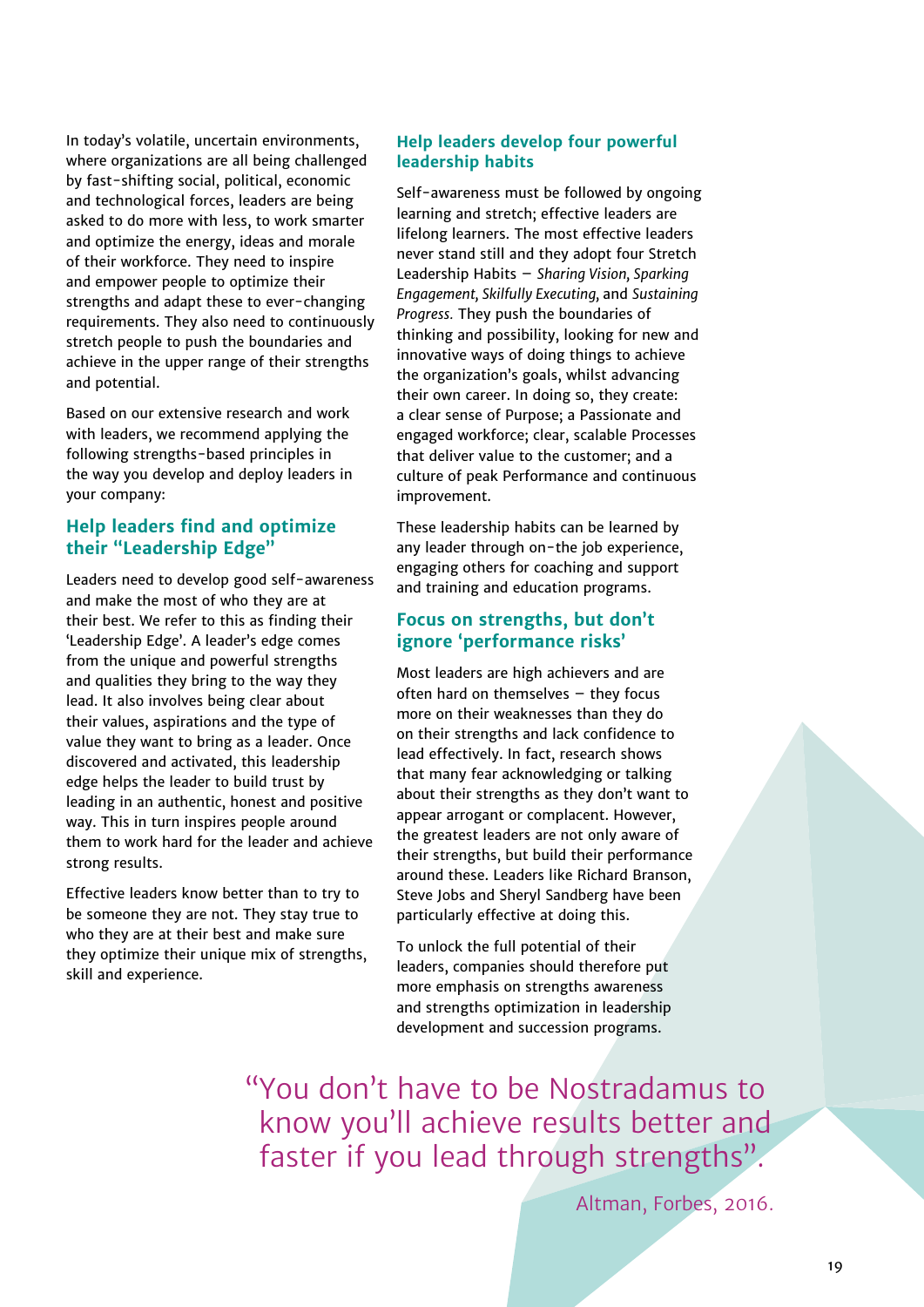Ways to do this include:

- Ensuring leaders are aware of their strengths and how these are perceived by others by using a 360-degree strengths profiler like StrengthscopeLeader™
- Helping leaders understand how they can develop and optimize their strengths using the 70-20-10 development model discussed previously
- Facilitating exploration of how strengths can be adjusted to the needs of different situations to ensure effective outcomes
- Encouraging leaders to share their strengths and how they want to use these in discussions with their colleagues and direct reports
- Ensuring all leadership strengths are valued and expressed by encouraging inclusive and diverse leadership teams
- Encouraging leaders to provide feedback to each other on their strengths and when these are used effectively to deliver results
- Allocating leaders stretch assignments in line with their natural strengths
- Introducing challenging action learning and stretch projects into leadership development programs to inspire leaders to stretch their strengths and move beyond their comfort zone
- Finding opportunities for leaders to use their strengths in new and challenging ways by taking up secondments and assignments within or outside of the company. For example, some companies like John Lewis encourage the use of work experience with not-for-profit organizations.

As discussed before, weaknesses and other performance risks cannot be ignored when these are undermining the leader's performance.

Leaders' performance risks include limiting weaknesses, overdone strengths and sources of interference including self-limiting assumptions and beliefs.

Overdone strengths in particular often undermine leaders' effectiveness and should therefore form a key part of their development plan. They should be helped to identify the triggers causing overdrive as well as actions they can take to reduce problematic behaviors. Ways to reduce risk areas include:

- One-to-one or peer coaching
- Teamwork and complementary partnering
- Mentoring
- Regular feedback from key performance stakeholders, including 360-degree feedback
- Skills training, including role plays and simulations
- Opportunities for practice and a 'safe space' to learn from mistakes

#### **Challenge leaders to move people beyond their comfort zone**

The most effective leaders positively stretch themselves, their people and the organization at multiple levels. They push the boundaries of thinking and possibility, looking for innovative ways to achieve the organization's goals, whilst strengthening their own leadership and learning.

"Great leaders are not defined by the absence of weakness, but rather by the presence of clear strengths".

John Zenger, Leadership Expert and Author.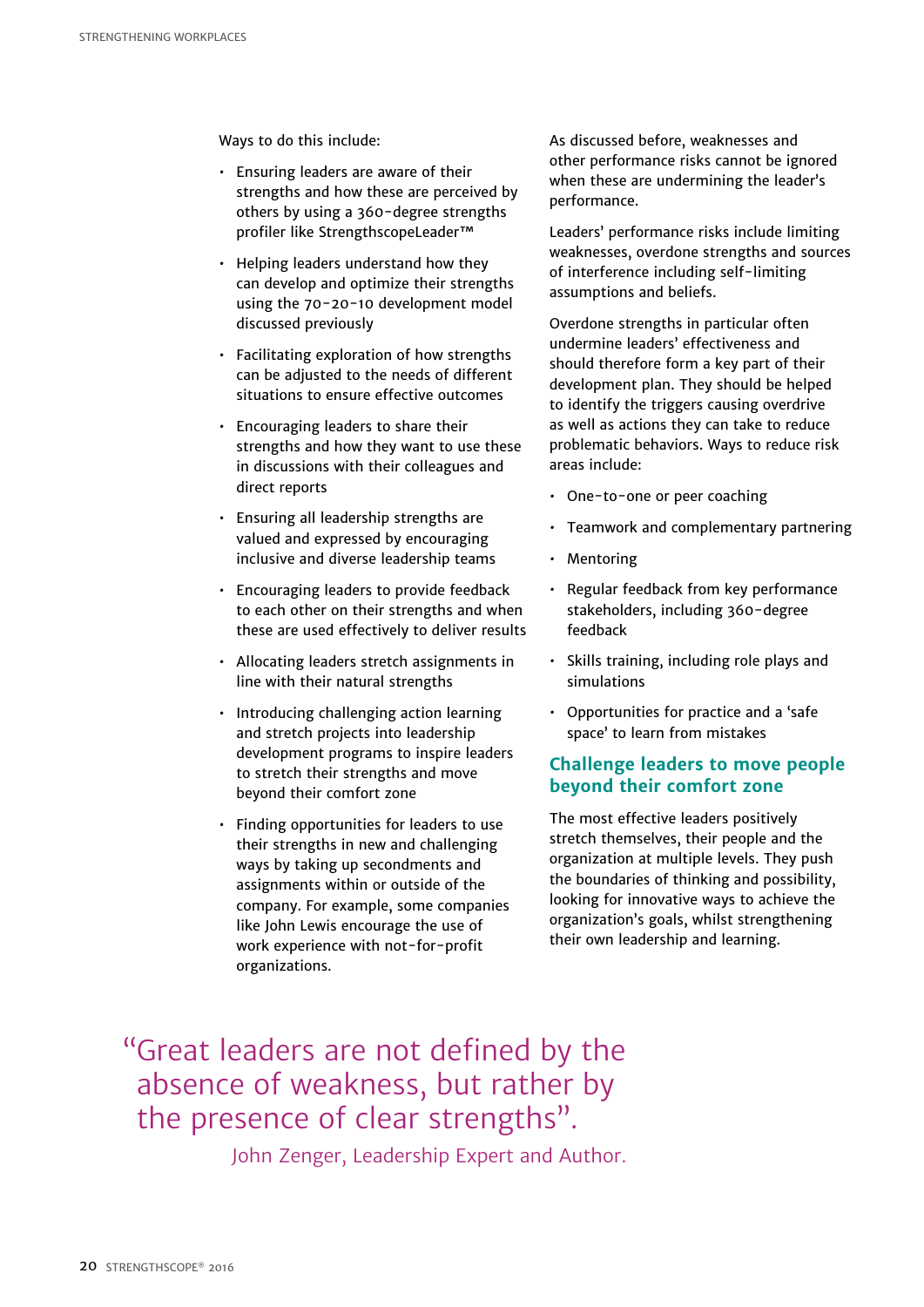These leaders know there is no "one size fits all" approach for getting the best from others. They discover their employees' strengths and create an engaging and challenging environment that allows employees to use and stretch their strengths, empowering them by providing support and coaching to ensure people have the best chance of success.

Leaders who regularly challenge their people to move outside their comfort zone and use their strengths in new and different ways can expect exceptional performance and positive employee engagement.

#### **Invest in building strong leadership teams**

Effective teamwork is imperative for leaders in order to do more with less, improve collaboration, raise performance and ensure the pace and quality of innovation is high.

Helping leaders identify their strengths and how these can best be deployed to contribute to team goals will create higher levels of clarity and accountability as well as promoting greater levels of autonomy.

Encouraging complementary partnering within the leadership team, where team members support colleagues in areas where they are weaker or less developed with their standout strengths is also a powerful way to improve team morale, trust and effectiveness.

Building a high level of strengths awareness within the team also enables the team to adapt to changing goals, stakeholder needs and processes more quickly, as well as pinpointing strength and skill areas in the team that might be lacking to meet future requirements.

#### **Ensure a positive 'leadership shadow'**

Through their day-to-day actions, leaders influence their stakeholders and the organization in different ways. Their influence can be small, moderate or powerful. It can also be positive or negative in terms of its impact on productivity, morale and well-being.

In other words, leaders can cast a strong and positive shadow on others, ensuring they bring about positive change and sustained performance improvement over time. In order to build a positive, energized culture that promotes excellence, leaders need to show the way. They should be mindful and intentional about identifying, valuing and building on others' strengths and successes. This will encourage others to find their natural strengths and optimize them to deliver peak performance.

#### **Team Development**

Despite all the change and churn going on in the world today, some teams still manage to raise their game and performance to another level. Whether in sport or in commerce, while unusual, these examples are not hard to find. Whether they label it as this or not, many teams have learned to optimize their strengths and limit the impact of any risk areas they may have in order to drive towards their goals. Our recommendations follow on helping teams to navigate through change and strengthen their performance to beyond what they thought was possible:

**1. Know your purpose–** the most effective teams operate the 'gold medal' strategy: namely, what is the one overriding goal that the team needs to focus on in order for it to be a standout success? Of course, we might feel that sporting teams should find this more straightforward, as they may well be literally aiming towards a 'gold medal' goal. However, the same pinpoint approach can be adopted in the business world too. Teams should identify what is the one goal or single overriding purpose that outweighs all others.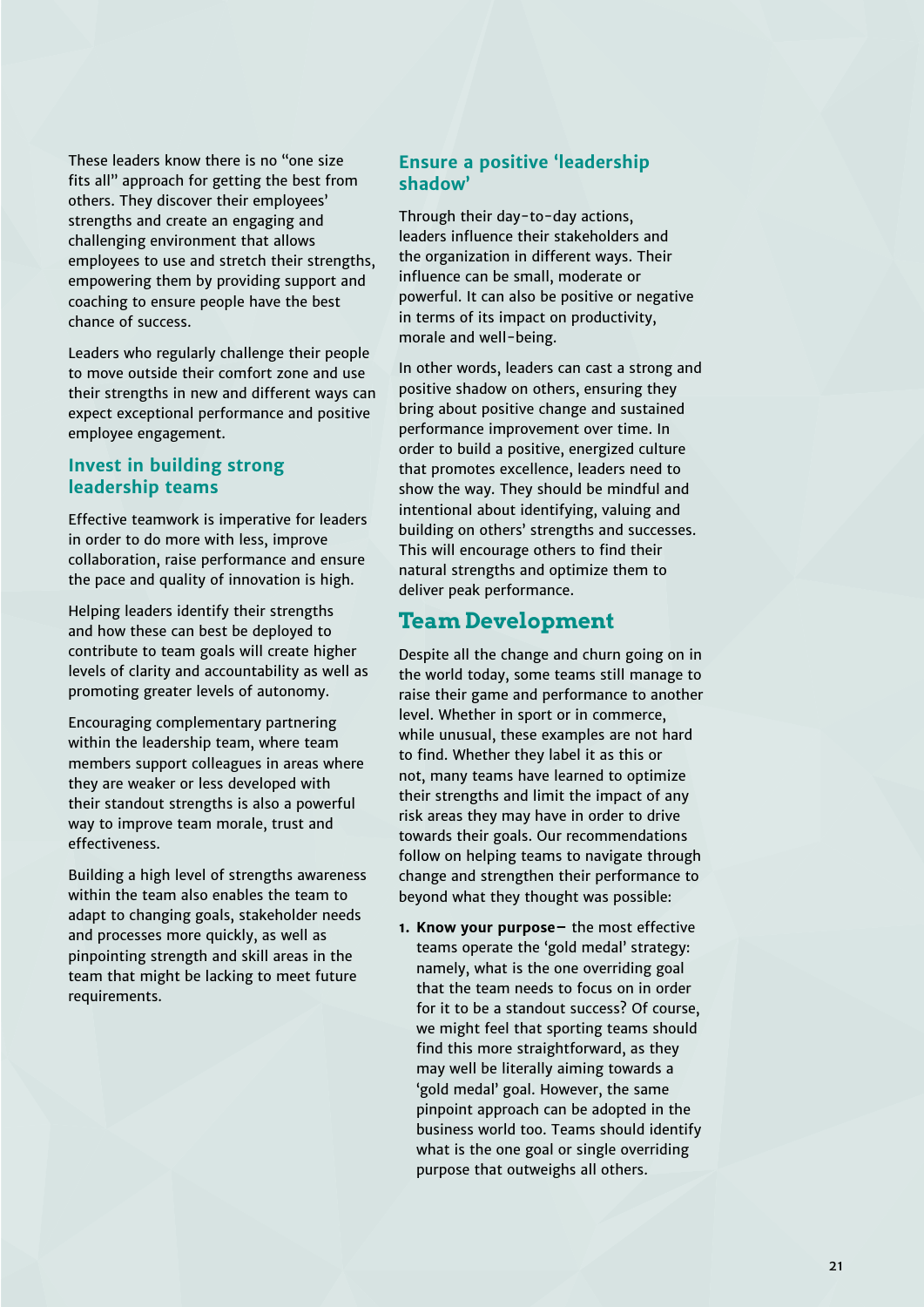- **2. Find your strengths–** teams need to understand the strengths, skills and most important contribution that individuals can make to a team. Part of this data can come from a strengths profiler such as **Strengthscope®**, which will help individuals identify what they love the most and where they can make greatest impact. It is also important to know how the strengths of individual team members combine to 'define' a team's brand – this will often be a blind spot for teams until they gain an understanding of how their strengths can combine most effectively to deliver on goals.
- **3. Understand how to use strengths at their best–** knowing one's strengths doesn't necessarily equate to using them effectively. At the individual level, team members can benefit from reflecting on how they can use their strengths most effectively to help the team achieve its goals, particularly where they have a strength in short supply within the team. At the team level, gaining an understanding of 'what great looks like' for predominant strengths comes through powerful conversations. For example, using strengths of Empathy and Collaboration to adopt a 'one team' approach in practice to deliver on important project goals. Or using strengths of Resilience and Decisiveness to steer a team through a turbulent and unpredictable period, emerging stronger as a result. Ongoing powerful conversations can help teams find more examples of strengths at their best to help build awareness both inside and outside the team.
- **4. Manage the risks–** the most productive teams are prepared to be honest and open about risk areas. Individuals can call on other team members for feedback and support in areas where they feel weaker. At the team level, possible blind spots should be identified due to strengths in overdrive or weaker areas. Consider shared Resilience and Courage strengths which if left unchecked may lead a team to take risky decisions without a clear benefit. Or a lack of relational strengths, which may result in the team becoming insular

and isolated from the wider organization, potentially losing sponsorship as a result. Actively managing these risks is essential if a team is to maintain high performance under pressure.

- **5. Build team habits –** without strong processes and disciplines to support strengths, a team can never become outstanding. Planning, delivery, reviewing and learning all require time and focus to be done well and create a sense of belief in what the team can achieve at its best. Teams which have built these habits over time are more likely to report clarity of goals, trust of one other, a sense of individual and collective responsibility, readiness for change and confidence to stretch beyond comfort zones.
- **6. Direct strengths towards goals–** teams should always remember to start with the end in mind: being clear on team goals and pointing strengths and habits in that direction. The team should follow a simple action plan of 'plan, do, review' in order to learn from experience and to refine its approach over time to create a culture of marginal gains using individual and collective strengths, supported by powerful, positive team habits.

What we have found in applying the strengths approach is that teams that follow these principles in a disciplined way report a number of important benefits. These include:

- clarity around team purpose, priorities and roles
- a more collaborative team culture in which strengths are truly used by the team and for the team
- a positive, energized team environment
- a genuine appreciation of diversity
- more open, authentic communication and feedback
- improved confidence, resilience and resourcefulness in the team
- improved team productivity and results.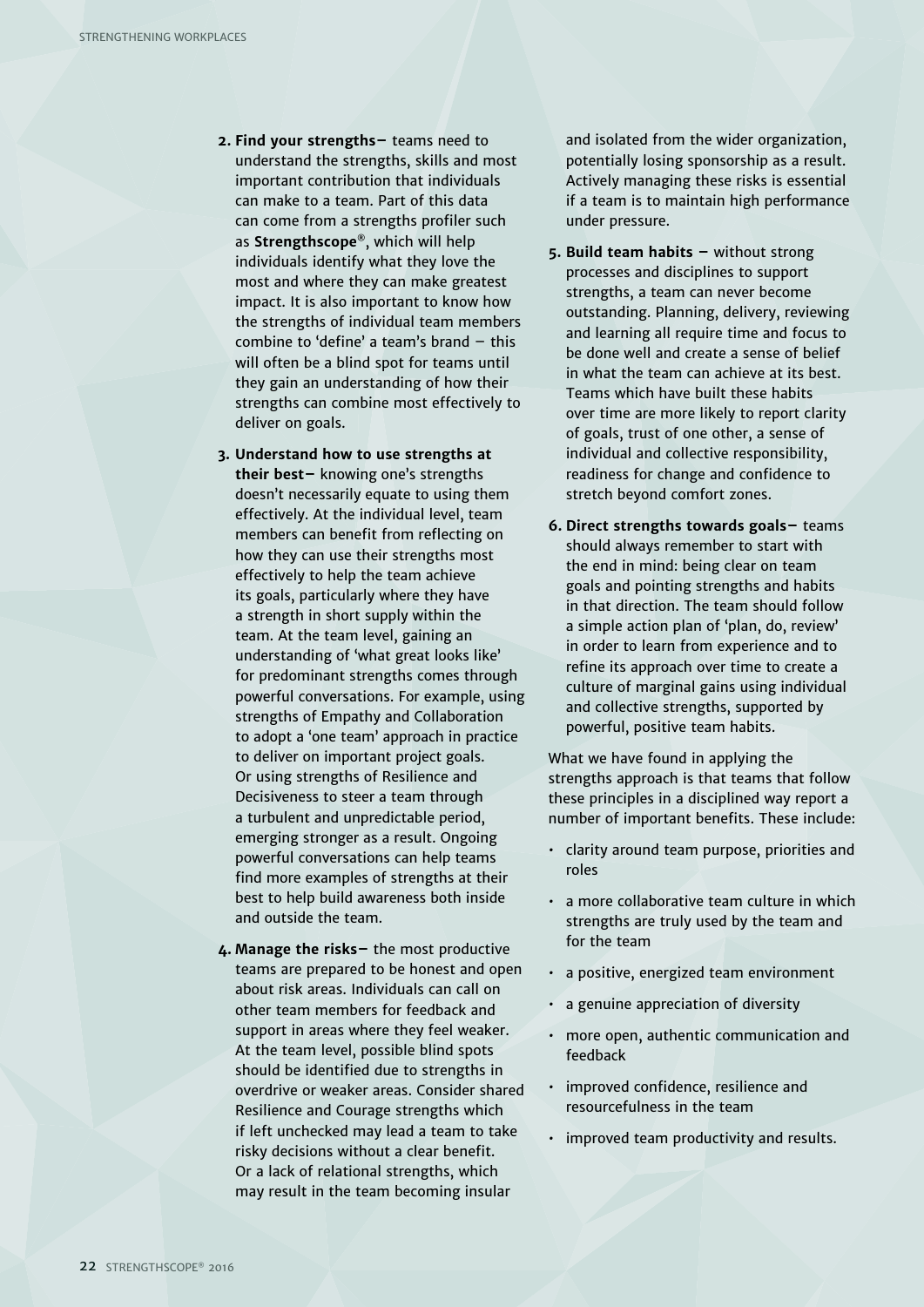So, is the identification and use of a team's strengths the 'silver bullet' to developing high performing teams? It may not be the only answer but it can certainly provide teams with a sense of control and a renewed sense of identity and meaning in an otherwise unpredictable environment. We would encourage teams to understand their strengths and talents and to drive up team performance by using them more effectively.

#### **Performance Management**

Two-thirds of organizations feel the current approach to appraisals is in need of review. The bureaucracy and tedium surrounding existing processes has driven high-profile companies  $-$  such as Deloitte  $-$  to stop using traditional appraisals altogether.

It is beyond doubt that appraisals are a demotivating experience for most. A heavy emphasis on negative feedback means managers spend a significant amount of time criticising employees, leaving staff feeling under-valued and demotivated. Many managers dread the process as much as their employees, as they fear employees' reactions to their feedback. Yet appraisals have the potential to be a powerful HR tool, helping organizations maximise performance, engagement, and retention.

By following a strengths-based approach to performance conversations, companies can banish appraisal dread for both managers and employees.

#### **1. Abandon the outdated 'sandwich approach'**

The sandwich approach has been acknowledged as the go-to appraisal format for human resources and training professionals. Intended to soften the impact of negative feedback by placing it between a positive opening and closing statement, all the method actually does is shift employee attention to the wrong performance areas. Strong performers will often focus on the negative aspects of the message and leave their appraisal demotivated about the areas where they need to improve. Poor performers, however, will choose to acknowledge only the positive feedback and leave their appraisal with an inaccurate view of their current level of achievement.

#### **2. Emphasize strengths to boost development**

The typical appraisal looks at past activity to gauge levels of current performance and views weaknesses as the major focus for development. Unsurprisingly, this technique has a tendency to undermine efforts to enhance performance and damage self-confidence. To facilitate progression, appraisals must emphasize the factors that energize and inspire individuals — their strengths and successes.

For employees who meet or exceed acceptable performance standards, strengths-based appraisals can generate impressive results. According to a 2005 Corporate Leadership Council study involving 135 organizations, using a personality and strengths-based development process boosted performance by nearly 40%\*.

To implement this approach, organizational culture must be realigned with strengthsbased thinking and processes to encourage openness, collaboration, and positivity. Managers need to become performance enablers, rather than critical judges, and employees must be empowered to shape their future by highlighting what they want to achieve.

# Hiring costs reduced by

40%

using a strengths-based recruitment approach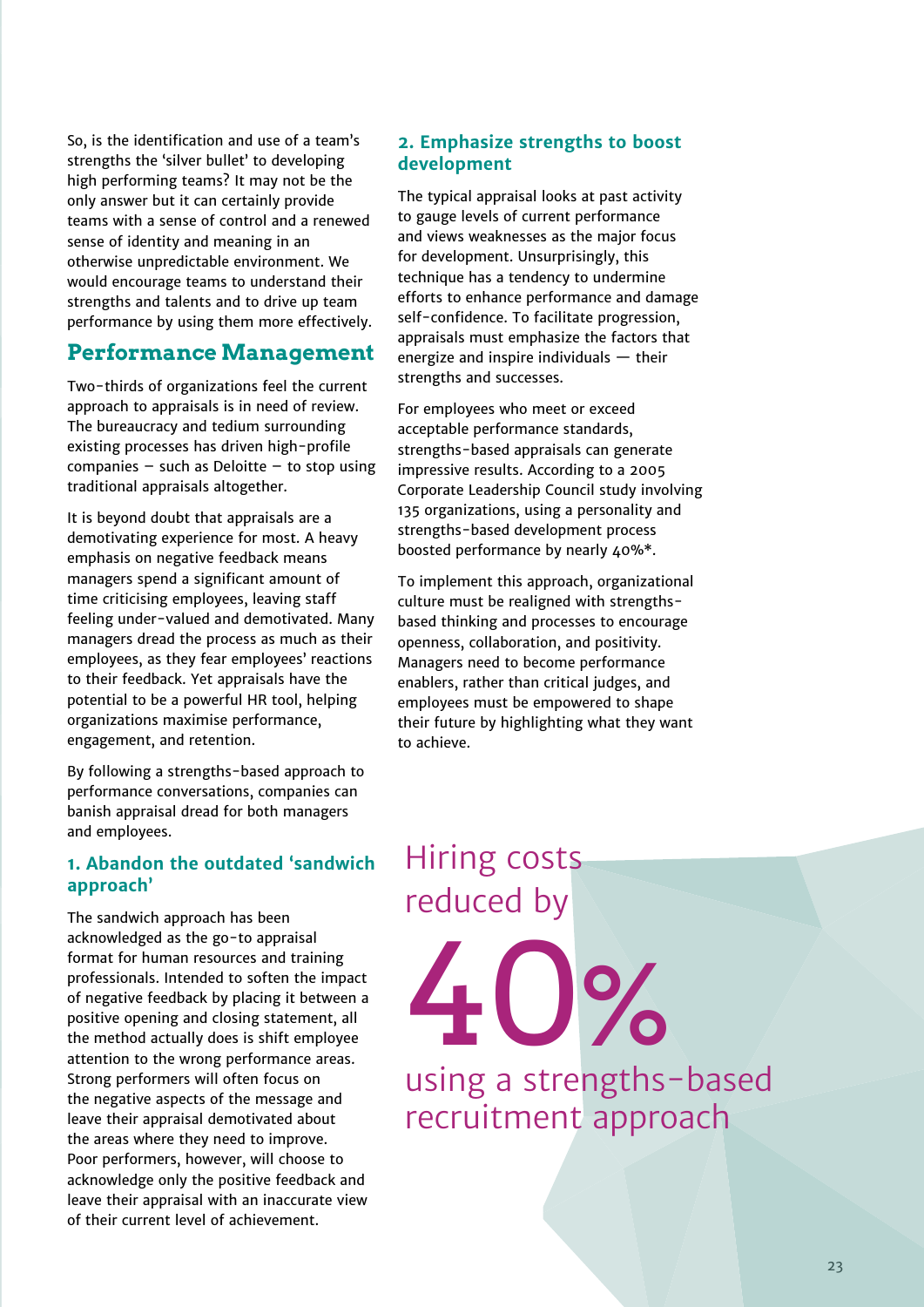#### **3. Take a realistic stance on weaknesses**

A focus on strengths does not mean poor performance should be overlooked. In fact, a strengths-based approach to appraisals can help overcome weaker areas more effectively, as managers and staff consider ways to deal with overdone strengths – strengths used in the wrong way or at the wrong time  $$ which undermine performance. For example, attention to detail can become perfectionism and courage can become reckless. These overdone strengths are frequently the most important source of performance shortfalls and correcting them can result in big performance gains. Considering ways to use strengths to overcome weaker areas and other performance blockers can also reduce defensiveness, and promote creative techniques to deal with stubborn weaknesses. For example, it may be useful for team members to collaborate with others in their department who have the strengths they lack.

Appraisals for individuals who fall short of acceptable standards must highlight areas where development is required and agree actions for improvement. Mistakes should also be treated as a learning opportunity rather than a punishable offence, thereby fostering an environment of transparency, where employees are motivated to overcome challenges.

### Customer retention is



higher when people get to play to their strengths regularly

It is, however, important to acknowledge that vulnerabilities are often integral to an individual's personality and is unlikely to change. Though neuroscience research has demonstrated that behaviours can be altered, attempting to embed a new skill when an individual does not have the base potential or inclination, will not be successful.

Organizations should match individuals with roles that suit their natural strengths by pairing individuals with others who possess complementary skills or by using performance software solutions that reduce the impact of weaknesses.

#### **4. Embrace the rule of three for priorities**

With too many tasks to focus their attention on, employees can rapidly reach burnout and fall into the deficit trap. Yet this scenario can easily be avoided by managing priorities efficiently — setting no more than three goals for each individual to complete over a three-month period in what is known as the " $3 \times 3$ " approach.

Flexibility is paramount and organizations should be careful to ensure timelines are realistic or can be extended for long-term or complex goals. This applies in particular to 'stretch goals' that aim to take individuals out of their comfort zone, or area of psychological safety, to achieve a challenging priority that will broaden their skills.

#### **5. Break the direct link between appraisals and pay**

One of the chief causes of employee disengagement and low morale is the connection between annual appraisals and pay grades. This is a significant problem in organizations where performance ratings are regulated using a 'forced distribution' method that limits the number of employees in each category. Though there is no simple fix for the issue, organizations can explore alternative, more motivating approaches such as: linking pay increases to objectively verifiable results, holding separate pay reviews, abandoning assigning overall ratings for the performance cycle altogether, and implementing regular calibration meetings to ensure ratings are being applied fairly.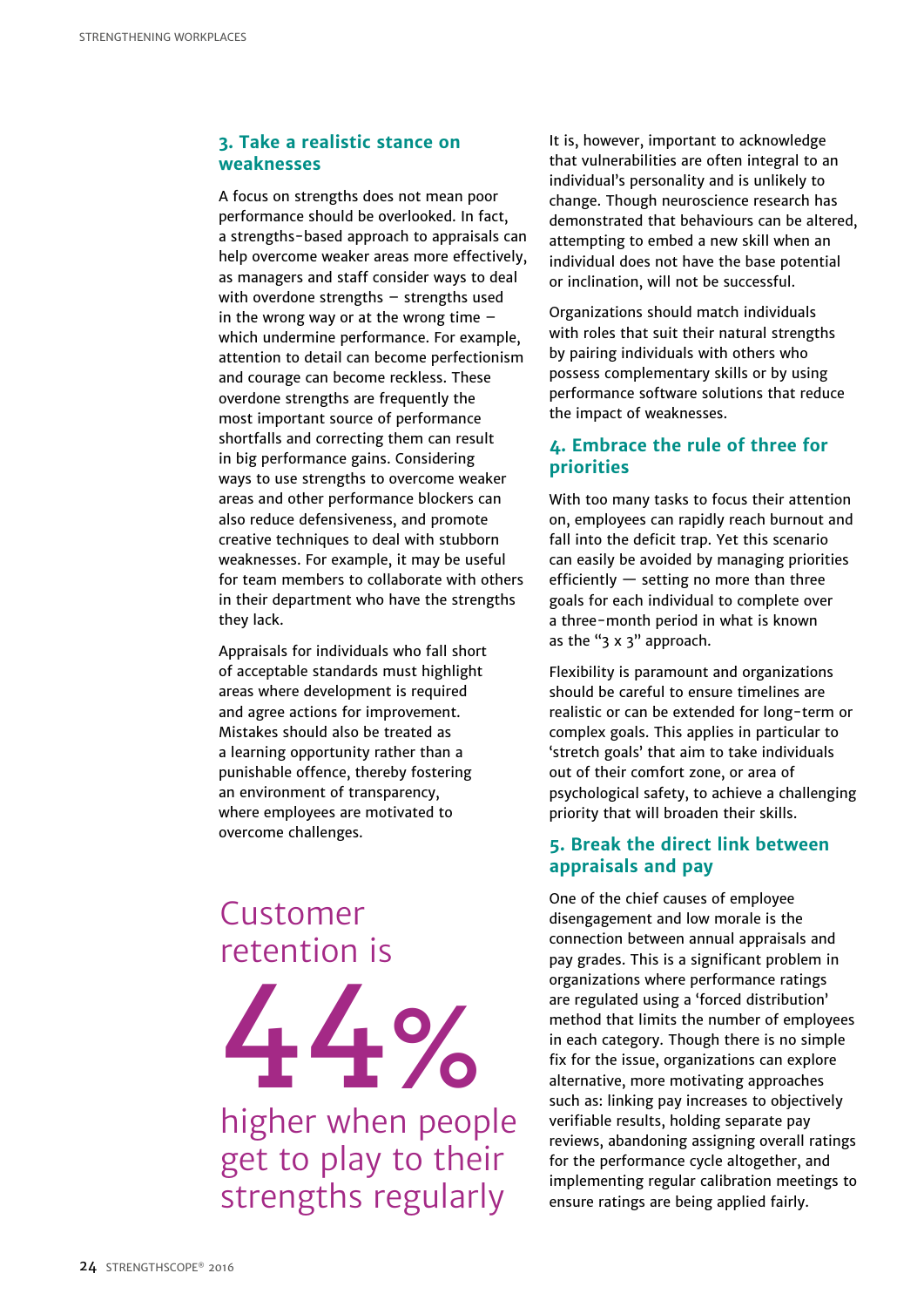#### **Culture change**

Culture change towards a high engagement, peak performing workplace will ensure that employees are committed to their organization's goals and values, motivated to contribute to organizational success, and are able at the same time to enhance their own sense of wellbeing. And this type of high engagement culture is seen today as somewhat of a 'holy grail' when it comes to managing people.

Vance (2006) said, "Employees who are engaged in their work and committed to their organizations give companies crucial competitive advantages — including higher productivity and lower employee turnover."

So how do people professionals create the conditions for employees to feel engaged in their work? We suggest there are three key elements:

- 1. Have a meaningful purpose
- 2. Involve your people
- 3. Get people playing to their strengths.

#### **In a little more detail:**

1. Engage people. Each organization needs to have a purpose in the world that is relevant to employees so they can feel that what they do makes a difference. That their work matters. A lot has been said about the importance of organizational meaning to the 'millennial' working generation but in truth, meaning matters to all generations. We recommend that an organization's vision and purpose is clear and meaningful, so that it is something people can buy into and hold onto. So that the efforts they put in every day at work make sense to them. This needs to be communicated regularly to people so that they don't lose sight of it.

- 2. Almost all research on high engagement cultures describes the importance of people's involvement with their work – both from an organizational point of view and from a role point of view. So employees need to feel empowered to do their jobs in the way that works best for them and for the organization. This gives people a sense of autonomy in, and personal control over, their work. It can be achieved by encouraging line managers to take a supportive, coaching approach with their teams, rather than being dictatorial. Employees also welcome a sense of control and involvement in the future direction of the organization, so give them a 'voice' to feed into strategic and local decisionmaking.
- 3. Employees report that having their personal strengths acknowledged and being able to play to these every day in their work can be one of the most engaging aspects of their work. People find that being encouraged to master their areas of strength gives a great sense of motivation and connection with work. This leads to more frequent experiences of 'flow' where people become fully immersed and absorbed in their work and contribute the greatest value to the organization. So stretching areas of strength is seen as one of the greatest untapped opportunities for driving engagement in the workplace today.

People professionals should therefore look to their enabling people processes to see where these elements can be included, from recruitment and induction through to personal development, talent management and performance management. And where their processes are found wanting, it's possible to make simple changes in order to make a big difference to employees' likely 'discretionary effort' at work.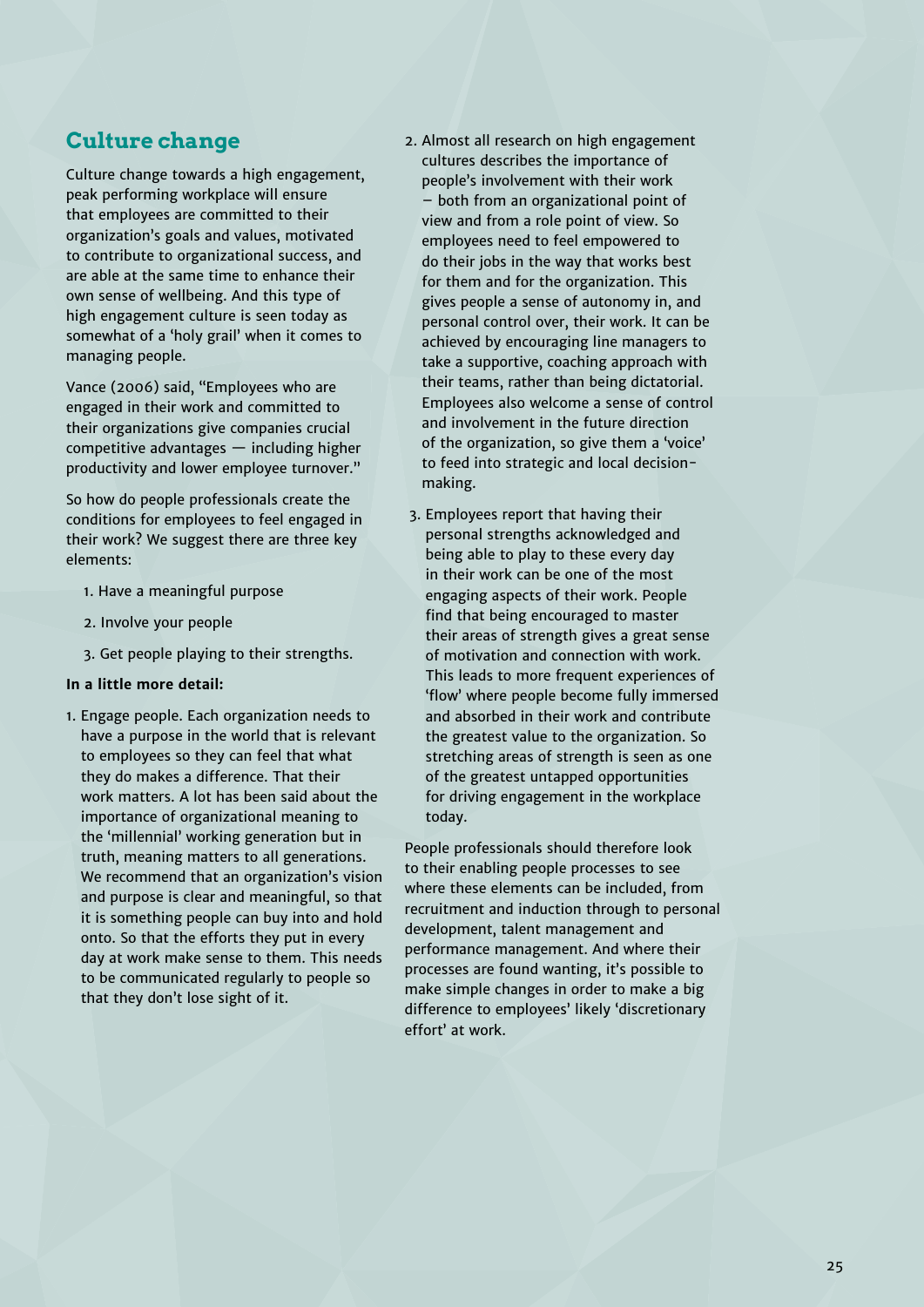Management consultancy Deloitte's latest report into global HR trends captures this well: "Look hard at your performance process and push toward simplification and strengths-based assessment and coaching. Train managers on how to give feedback. The days of traditional appraisals and forced ranking are coming to an end; performance management is now a tool for greater employee engagement." Global Human Capital Trends 2015, Deloitte University Press, p56

#### **7 keys to success when implementing the approach**

In the drive to build more positive, productive and high performing, high engagement workplaces, an increasing number of organizations are choosing to introduce a strengths approach at various points in their talent lifecycle. What we have found over the past 10 years is that the organizations who achieve lasting success with the approach share some commonalities.

• Pilot and test – very few organizations, irrespective of size or stage of development, are willing to risk a wholesale transformative approach to managing their people or to shifting their culture without piloting first. So successful strengths-adopters prefer first to identify a team, group or area of their organization which could benefit in a tangible way from piloting the approach. This provides early evidence of the efficacy of the approach, as well as providing learning as to how the approach may need to be tailored to the requirements of the wider organization. And these important elements of data gathering can be used to build a stronger case to engage in conversations with key stakeholders.

- Engage key stakeholders  $-$  it is likely that HR (Learning & Development or Organizational Development) will have been involved in commissioning any strengths-based pilot project but it is now important to engage the people function more fully in conversation about the benefits and drawbacks of the approach, as well as discussing and agreeing the role that the organization's people professionals will want to play in any wider rollout. Crucially at this stage, it is also vital to engage those at the top of the organization in conversations about the scope of introducing the strengths approach as well as giving them a personal experience of the difference this will make.
- Create pull once programme scope is agreed, we have found it important to engage line managers early on so that they can understand how any programme will affect them (for example, if they will be required to alter their approach to appraisal conversations, or to hiring interviews), then provide them with a personal experience of how different the approach will feel and to allay any concerns about additional workload, at the same time as providing upskilling briefings to ensure the programme's success. For some organizations, this may involve some classroom-based training, for others it may be closer to hour-long webinars which provide good coverage of the basics. As quickly as possible then, line managers are likely to want to see evidence of whether what is being presented is a useful approach and the extent to which the benefits outweigh the costs in order for them to become sponsors. If this is done well, it will create a 'pull' internally as line managers will become advocates and sponsors of a programme who will also have the skills to deliver on its 'promise', i.e. to ensure that employees are playing more to their strengths more of the time.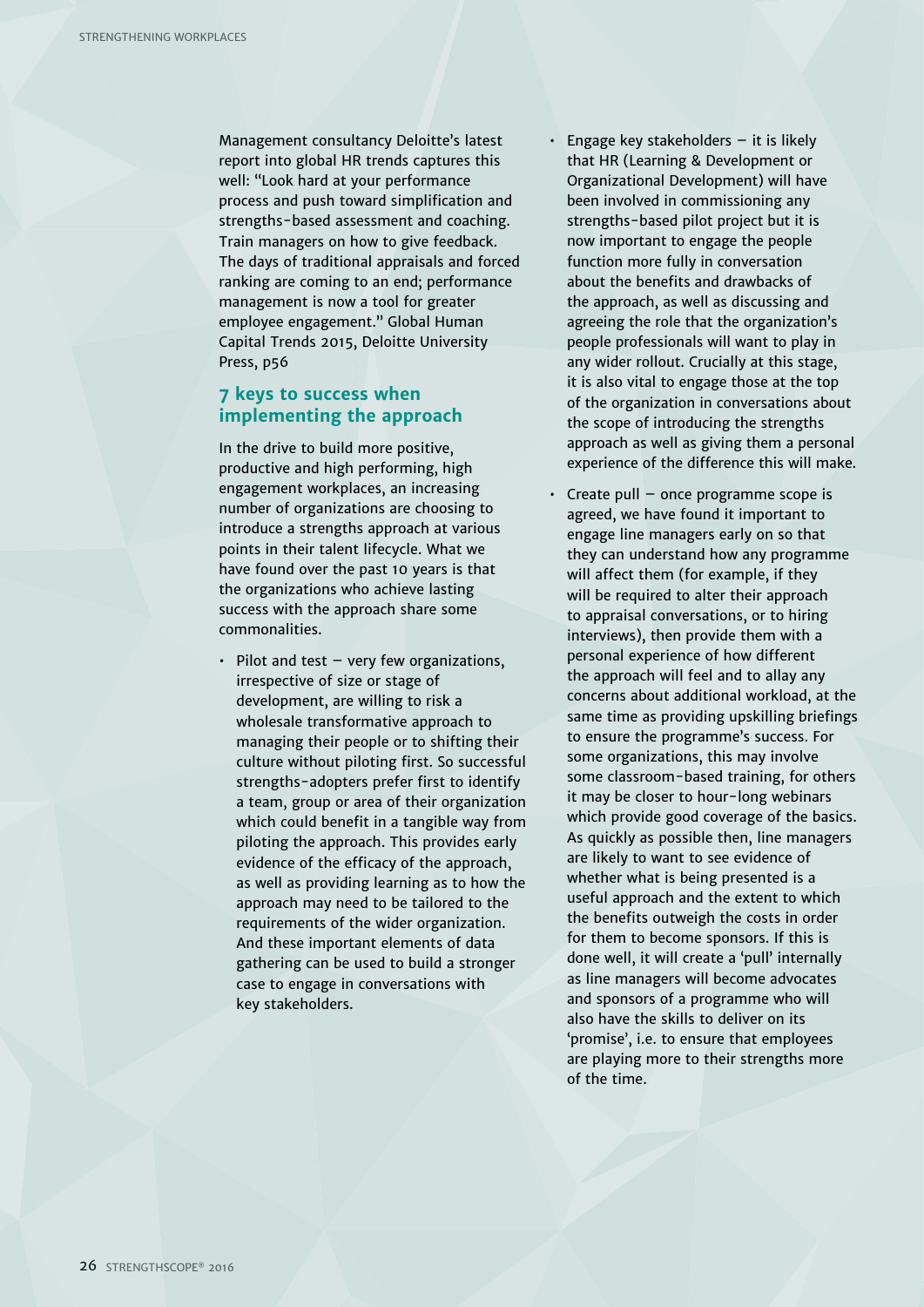- $\cdot$  Build internal capability  $-$  at the same time, as part of the planned rollout, many organizations will provide training for part or all of the HR team, in order to build internal expertise around changed processes and any tools or approaches that are being introduced for the first time. This creates an internal group of champions and experts to whom staff can refer with questions or challenges.
- Create push  $-$  introducing the strengths approach into graduate/new staff hiring, onboarding and early stage tenure development programmes can help to create a 'push' factor as new starters expect that they will experience strengths at different points in the talent lifecycle, and indeed will expect to be able to be given the opportunity to their strengths from the outset of their time with the organization. This can create a powerful force for change, which along with the 'pull' from sponsoring line managers, can bring about more rapid results from a programme.
- Plan, do, review  $-$  we have found that a staged, project managed approach gives the best possible start to any strengths programme, with an effective governance structure, a clear plan with owners and accountabilities, and planned opportunities to review, learn and amend a programme as it is rolled out. Taking a more 'organic', informal approach can sometimes work but we have found that this risks early benefits fading and the organization potentially losing focus and ultimately failing to realize the full potential of a strengths development programme.
- Provide support  $-$  while it is crucial to develop internal capability, most organizations will continue to benefit from the deep expertise and experience that an external organization can provide as regards embedding and reinforcing strengths-based practices at different stages of the talent lifecycle. So the most successful strengths-adopters tend to both create a skilled internal group at the same time as keeping their expert partners close to hand for embedding a strengths programme and ensuring that transformative change is realized.

"Strengthscope® is a flexible and engaging approach to developing our people from an individual level, to helping teams to perform at their peak through to growing our people managers and leaders". Monique Knaappen, HR Manager – Talent, Learning & Development at PhotoBox.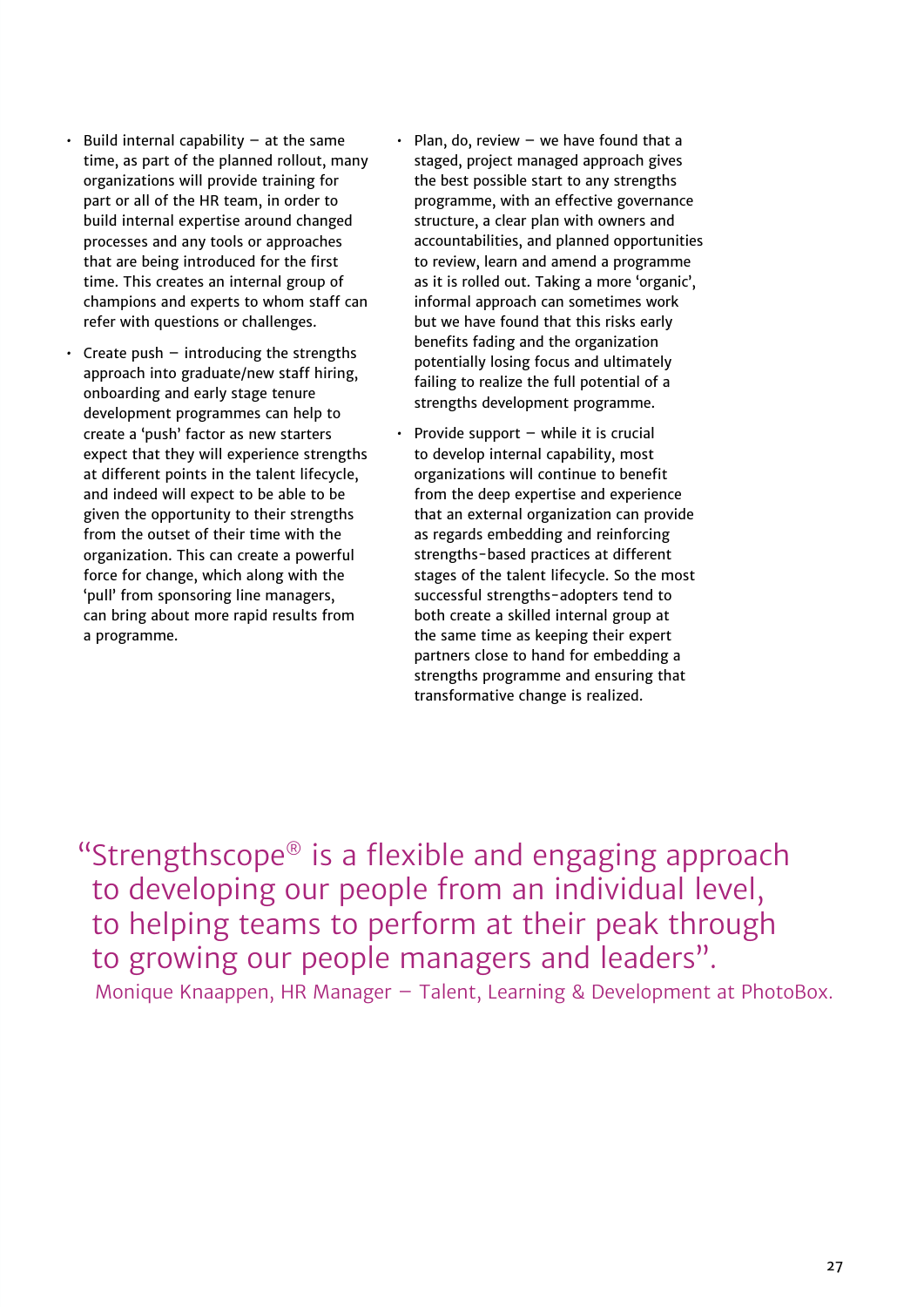### **Talent management and strengths: the next ten years**

The pace of change in the UK and globally is continuing to accelerate at breakneck speed and we can expect these changes in technology, economics, politics, and society to shape talent management and strengths significantly during the next 10 years. Apart from the obvious changes like Brexit, some of the more transformational megatrends we predict are outlined below.

#### **More focus on analytics and application of artificial intelligence**

Advances in digital technology will give rise to a whole host of opportunities within HR and talent management. As a result, HR and line management will have access to technology-enabled software to source, test, hire and develop talent. Several companies like IBM and Facebook are already starting to introduce artificial intelligence into their screening process to minimize subjectivity of decision-making and companies are also using social media data from LinkedIn, Facebook, Twitter and other social media platforms to profile people. One new HR tech company, HireVue, is even recording and analysing interviews to note things like word choice and changes in facial expressions. Several companies are also introducing virtual reality screening and development solutions into their HR programs, which enable them to see how candidates respond under pressure to challenging situations that might arise in real life, just like pilots who experience significant simulation training to learn how to handle challenging flying conditions.

Of course, all this is not without risk and privacy laws will doubtless be changed to protect personal data on the web from being used by companies in the hiring process. However, we can expect machines and algorithm's to play a much greater role in HR decision-making in future as a result of their ability to gather, analyse and disseminate data in more objective and efficient ways.

#### **Taking an inclusive approach to talent management**

Organizations will move away from approaching talent management in a narrow and exclusive way by defining high potential 'talent pools' in the upper levels of the organization and investing the lion's share of resources in these groups.

There will be a broader focus on talent at all levels of an organization. This more inclusive approach will value and appreciate the unique strengths, skills and ideas that all employees bring and ensure HR and talent processes and practices are aimed at optimizing everyone's strengths and ideas to help deliver the company's purpose and goals.

"Research shows that a person's best performance comes when they are given meaningful work that leverages their personal strengths and aspirations".

Deloitte Global Human Capital Trends Report, 2015.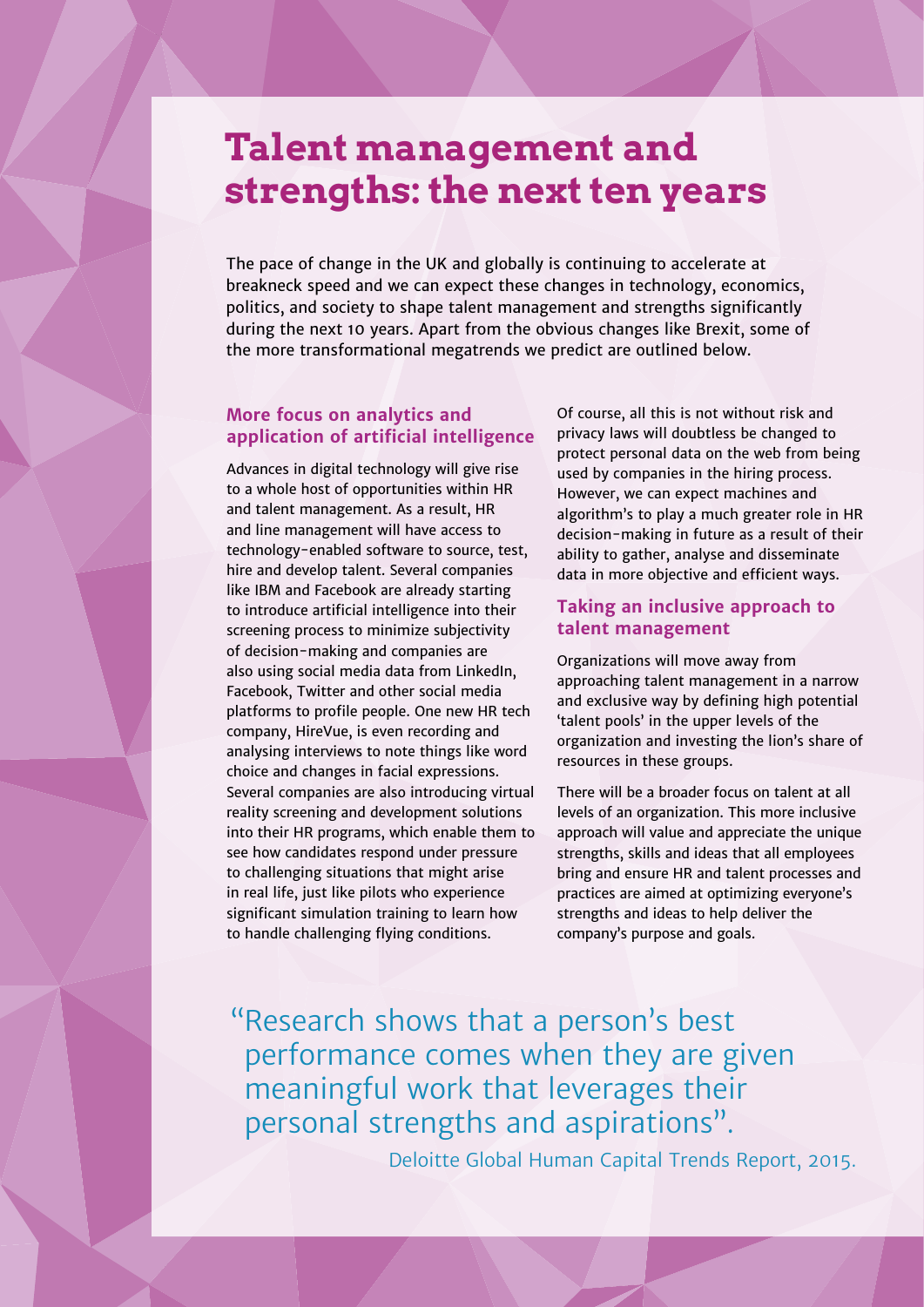#### **Death of the traditional job description**

A narrow and rigid approach to job analysis and writing job descriptions is not fit for purpose in a fast-changing, uncertain and complex business environment. What many companies are noticing is that jobs are changing so quickly that job descriptions are often out of date within weeks or months of the person starting work.

Companies like Facebook and McKinsey are looking for alternatives and many are already piloting 'job crafting' approaches. This involves focusing on hiring employees with the right strengths, skills and values that align with the organization's purpose and then deploying them across multiple projects and assignments where their talents can best be utilized.

#### **Adopting a growth mindset**

In today's hyper competitive and complex business environment, companies need people who cannot only do the job, but are also motivated enough to put in the extra mile and continuously raise their performance and contribution. In other words, organizations need people who not only work hard, but also work productively.

A significant amount of research shows that when people play to their strengths, they will be more passionate about their work and will put in higher levels of effort to overcome challenges and achieve their goals. They are also more likely to be engaged with their job and the company and experience higher levels of confidence and wellbeing at work. It is no wonder then that we are seeing such an upsurge of interest in strengths-based approaches to HR and talent management.

Organizations also need people who believe they can grow and improve through hard work and continuous self-improvement. Something Carol Dweck, a Stanford Professor in Psychology, calls the "growth mindset". People with a growth mindset are not afraid to take on new challenges and treat failure as an opportunity to learn. They focus on solutions and opportunities more than

problems and issues, believing it is possible to overcome any challenge by maintaining a positive, can-do mindset and bringing their co-workers in to support them.

#### **Social networks take centre stage**

The digitization of society and the workplace means that we are connected through social networks in ways that simply weren't possible a decade or two ago.

This has numerous benefits for talent management. Some of the more interesting trends we expect to see growing over the next few years include:

- Involving all employees more actively in the hiring process through inviting them to tap into their social networks
- Using social media and online learning to support employees' development by setting up cloud-based learning platforms, webinars, virtual classrooms, online peer coaching, mobile learning apps, etc.
- Using mobile devices to measure engagement in a real-time way by asking employees for daily or weekly feedback and ideas on how to improve engagement.
- Encouraging online chat forums and in-company Facebook-type networks to facilitate networking, communication flows across organizational boundaries, mentor matching, better practice sharing, etc.

### Productivity in the workplace is increased by

38%

when people are encouraged to optimize their strengths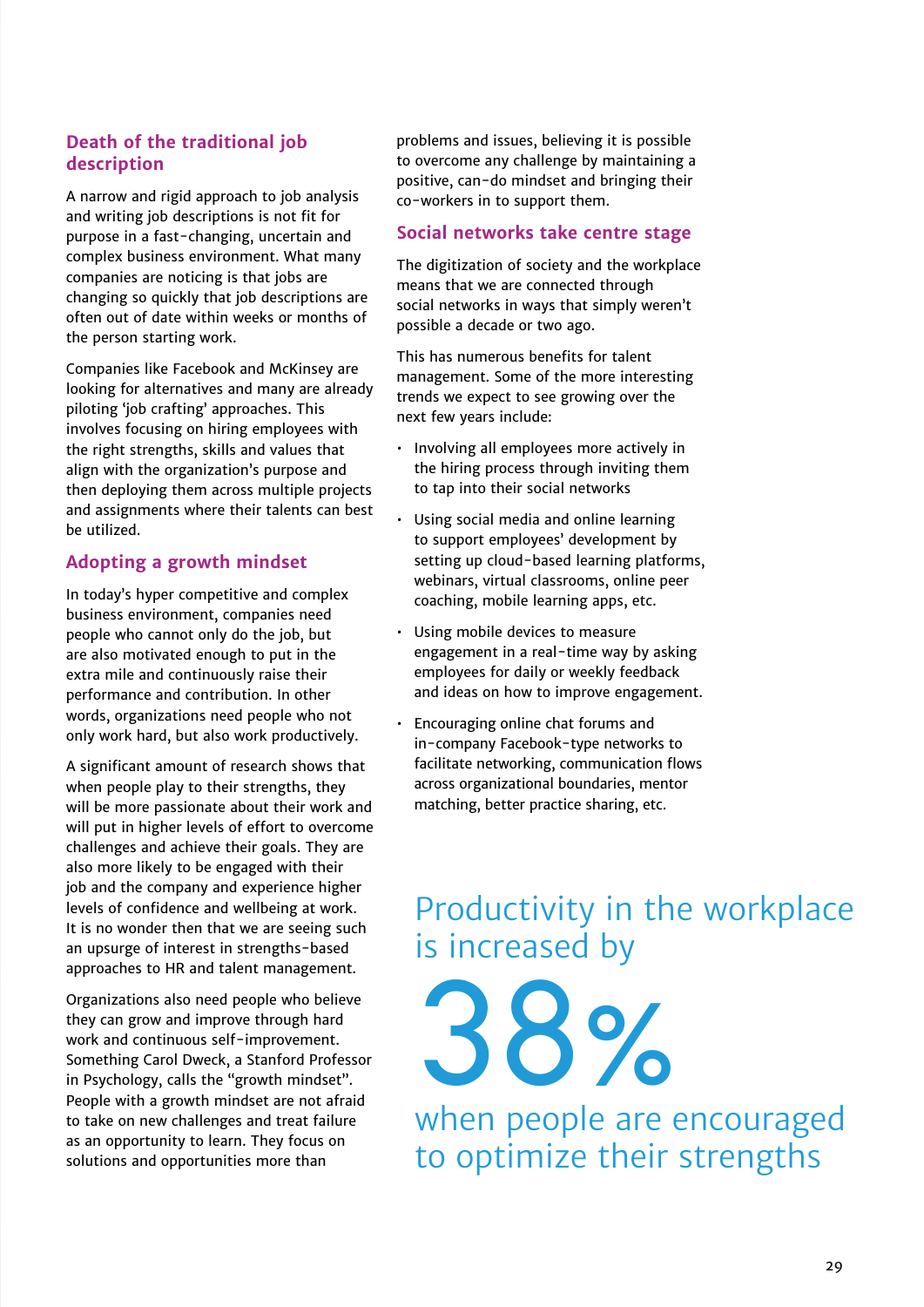#### **Nature vs. nurture for talent**

A growing body of evidence from leading researchers and psychologists points to talent being largely learned and often presenting as 'spikes' in certain abilities as opposed to innate. Excellence, they conclude, is a combination of passion, perseverance and lots of practice, as well as having the positive conditions to thrive. Therefore, there is no such thing as a natural leader or sales person. Recent research shows, for example, that the greatest leaders have very diverse strengths and focus on building out three to four areas rather than trying to become all-rounders.

However, this doesn't mean we can all develop into expert performers in all areas. It is also clear from the research that the natural strengths or passions of people are well formed by the time they are in their teens. This means that the type of activities and tasks that will energize them are unlikely to change much over the course of their career. Accordingly, it is important for companies to focus learning and development around people's natural strengths rather than trying to develop wellrounded employees, as people learn better and faster in areas of strength.

Talent is also inherently spiky so great performers also have weaknesses and vulnerabilities that are extremely difficult and time-consuming to improve. These weaknesses can be improved marginally, however, they rarely develop into great strengths as a lack of energy and interest in these areas means the person won't put in the effort and practice necessary to achieve excellence.

In light of these megatrends, and the many others not mentioned, it is important for HR and talent leaders and professionals to be ready for change and uncertainty and understand how these forces might shape their organization in the years to come. They also need to demonstrate the courage and curiosity to let go of traditional and dated approaches to HR and talent management and experiment with innovative approaches such as strengthsbased techniques in the way they source, test, hire, develop and retain new talent. Just like start-up tech entrepreneurs, they need to learn to spot new opportunities, bring innovative products and solutions to their clients, pivot to changing situations and 'fail fast' when the solution doesn't produce measurable returns. By taking these steps they will ensure they remain relevant and at the centre-stage of the ongoing development, adaptation and success of their organization.

# Increased profits by up to

85%

when people are encouraged to optimize their strengths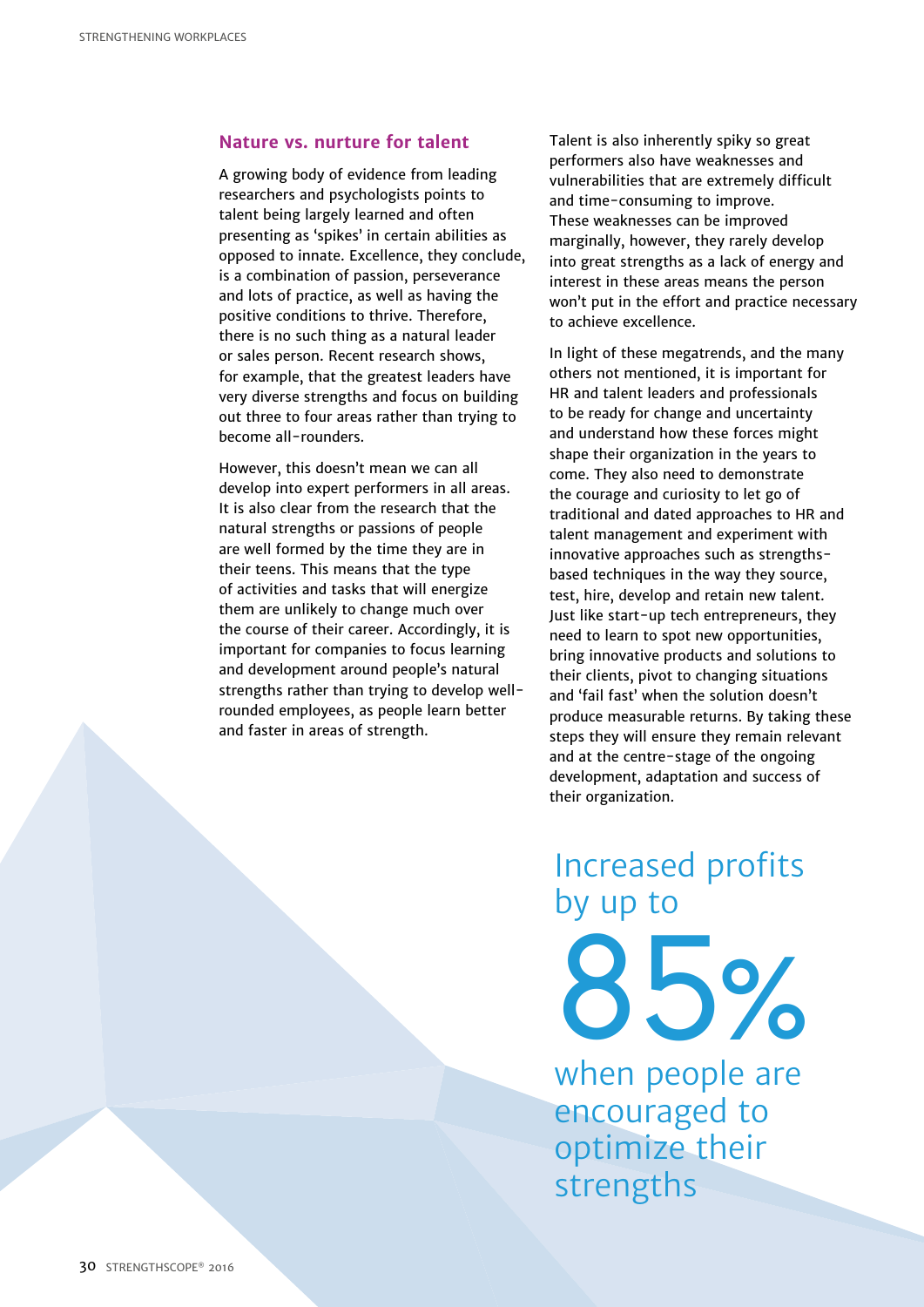### <span id="page-30-0"></span>**Videos and resources**

#### **Our latest blogs and articles:**

Go to [http://www.strengthspartnership.com/blog/](http://www.strengthspartnership.com/blog)

#### **Videos:**

Angela Duckworth's Ted Talk: GRIT: The power of passion and perseverance

[https://www.ted.com/talks/angela\\_lee\\_duckworth\\_](https://www.ted.com/talks/angela_lee_duckworth_grit_the_power_of_passion_and_perseverance) [grit\\_the\\_power\\_of\\_passion\\_and\\_perseverance](https://www.ted.com/talks/angela_lee_duckworth_grit_the_power_of_passion_and_perseverance)

Shawn Achor's TED Talk: The happy secret to better work

https://www.ted.com/talks/shawn\_achor\_the [happy\\_secret\\_to\\_better\\_work](https://www.ted.com/talks/shawn_achor_the_happy_secret_to_better_work)

Various videos from Strengthscope® on the value of the strengths approach and how to apply it, including case studies

<https://www.youtube.com/user/Strengthscope>

Animation from Go Strengths: Understanding the negativity bias at work and in life

<https://www.youtube.com/watch?v=E09077HRurg>

#### **References and further reading:**

Antwell, I (2016). [http://www.forbes.com/sites/](http://www.forbes.com/sites/ianaltman/2015/12/01/top) [ianaltman/2015/12/01/top](http://www.forbes.com/sites/ianaltman/2015/12/01/top)-10-business-trendsthat-will-drive-success-in-2016/2/#3e418add6042

Boniwell, I. (2012). *Positive psychology in a nutshell: The science of happiness* (3rd ed.). Berkshire: Open University Press.

Boniwell, I., & Hefferon, K. (2011). *Positive psychology: theory, research and applications.* Berkshire: Open University Press.

Boyatzis, R.E. (1982). *The competent manager: a model for effective performance.* London, UK: Wiley

Brook, J. (2005). Transforming traditional competency models. *Selection & Development Review,*  22, 5, 12-14.

Brook, J. and Brewerton, P. *Optimize your strengths: Use your leadership strengths to get the best out of you and your team.* London: Wiley.

Corporate Leadership Council (2005). *Managing for High Performance and Retention.* Corporate Executive Board.

Cotter, E. W. and Fouad, N. A. (2013). Examining burnout and engagement in layoff survivors: the role of personal strengths. *Journal of Career Development,* 40, 424-444.

Csíkszentmihályi, M. (1990). Flow: *The psychology of optimal experience.* New York: Harper and Row.

Deloitte (2015). *Global Human Capital Trends 2015.*  Deloitte University Press.

Duckworth, A. Grit: *The power of passion and perseverance.* London: Penguin

Dweck, C.S. (2008). Mindset: *The new psychology of success.* New York: Random House.

Gavin, J. H., & Mason, R. O. (2004). The virtuous organization: the value of happiness in the workplace. *Organizational Dynamics,* 33(4), 379-392.

Global Human Capital Trends 2015, Deloitte University Press, p56.

Harter, J.K., & Schmidt, F.L. (2002). *Employee engagement, satisfaction, and business-unit-level outcomes: Meta-analysis.* Princeton, NJ: The Gallup Organization.

Linley, P.A. & Harrington, (2006). Playing to your strengths. *The Psychologist,* 19, 2, 86-89.

Lewis, S. (2011). *Appreciative Inquiry for change management.* London: Kogan Page.

Luthans, F. (2002a). The need for and meaning of positive organizational behavior. *Journal of Organizational Behavior,* 23, 695–706.

Luthans, F. (2002b). Positive organizational behavior: Developing and managing psychological strengths. *Academy of Management Executive,* 16, 57–72.

Luthans, F., Avolio, B. J., Avey, J. B., & Norman, S. M. (2007). Positive psychological capital: Measurement and relationship with performance and satisfaction. *Personnel Psychology,* 60, 541–572.

Luthans, F. Avey, J.B., Avolio, B.J. Peterson, S.J. (2010). The Development and Resulting Performance Impact of Positive Psychological Capital. *Human Resource Development Quarterly,* 21, 1, 41-67.

Peterson, C. (2005). *A Primer in Positive Psychology.*  New York: Oxford University Press.

Peterson, C. & Seligman, M.E.P. (2004). *Character strengths and virtues: A handbook and classification.*  Washington, DC: American Psychological Association.

Rath, T.C. and Conchie, B. (2008). *Strengths-based leadership.* New York: Gallup Press.

Seligman, M. E. P. (2003). *Authentic happiness.* London, UK: Nicholas Brealey Publishing.

Seligman, M. E. P., & Csíkszentmihályi, M. (2000). Positive psychology: an introduction. *American Psychologist,* 55 (1), 5-14.